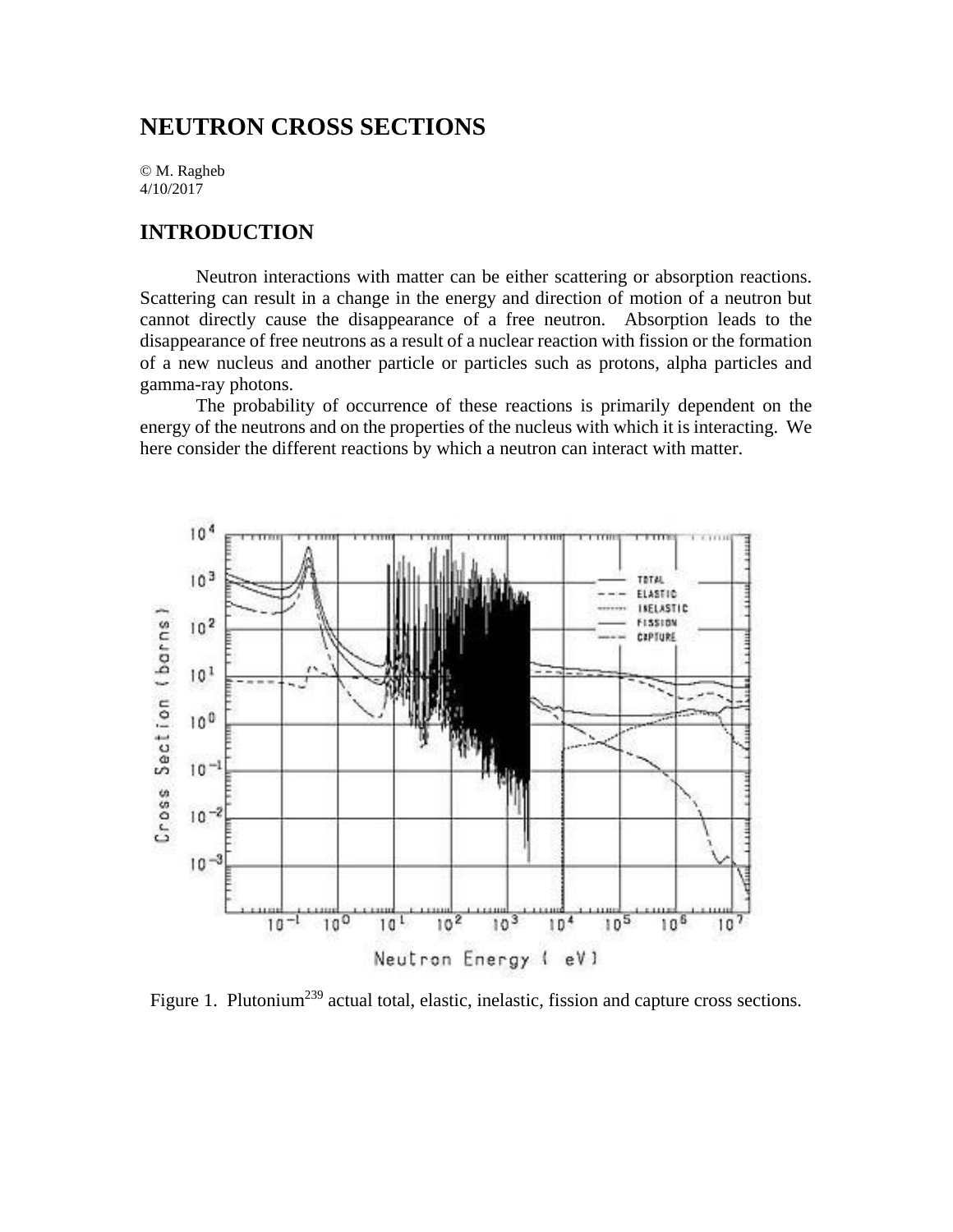

Figure 2. Plutonium<sup>239</sup> group-averaged total, elastic, inelastic, fission and capture cross sections.

Neutron cross sections data are normally expressed in units of barns, where:

$$
1[\text{barn}] = 10^{-24} [cm^2].
$$

They are tabulated and plotted as a function of the kinetic energy of the neutrons in electron volts [eV] or million electron volts [MeV]. The actual measured cross section (Fig.1) displaying a large number of resonances or their evaluated group averages (Fig. 2), are normally used in numerical calculations.

Cross sections averaged over the appropriate neutrons energy range are needed for realistic computations. A common error in numerical applications is the use of cross sections that are not correctly defined over the appropriate energy range.

#### **MICROSCOPIC CROSS SECTION, REACTION RATE DENSITY**

We consider a thought or gedanken experiment to determine the reaction rate R [reactions / sec] that would occur in a small volume of a thin target material of area A  $\text{[cm}^2\text{]}$ and thickness x [cm] when a neutron beam of neutrons moving in the x direction with a density n [neutrons/cm<sup>3</sup>] and velocity  $\bar{v}$  [cm/sec] as shown in Fig. 3.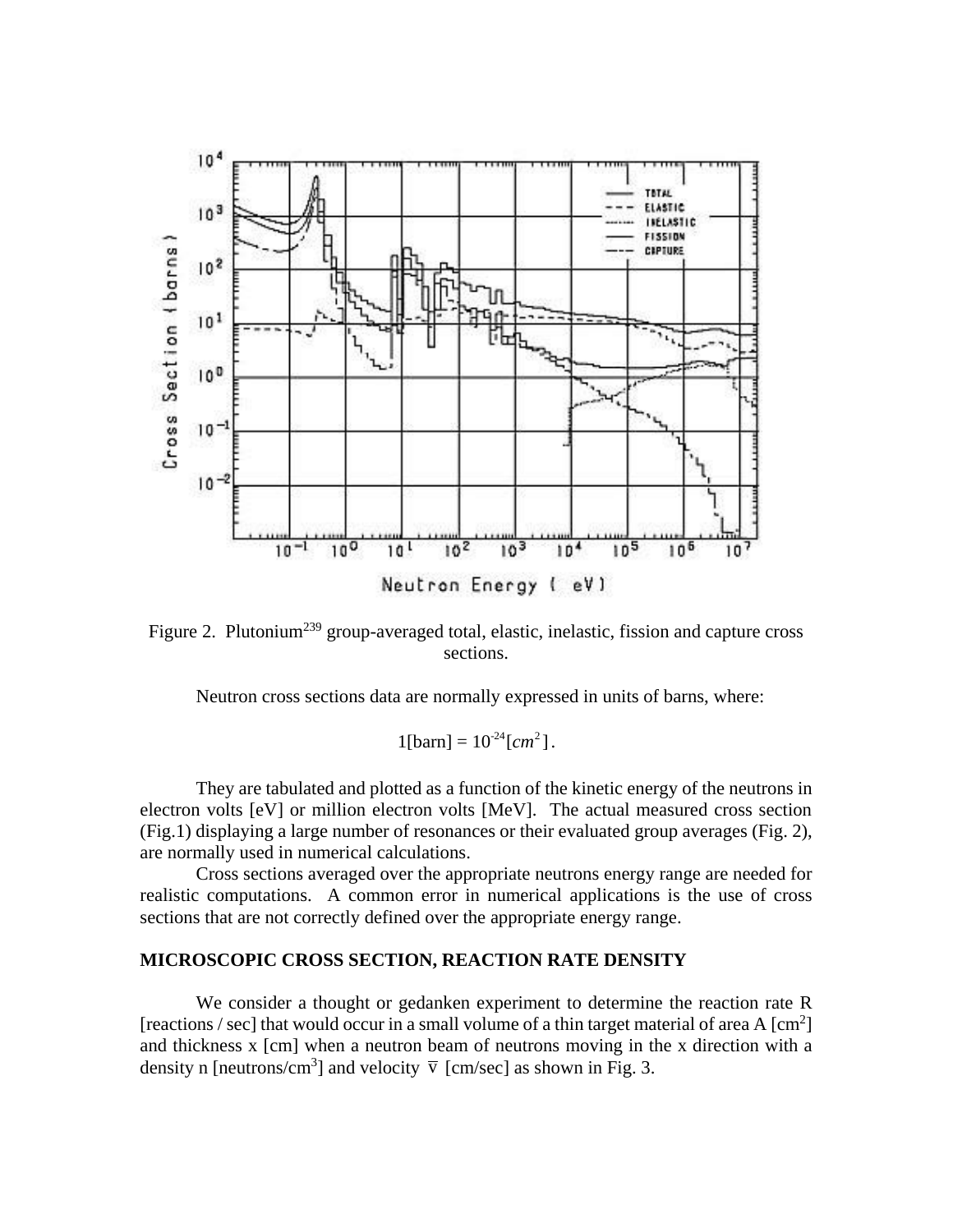If the density of the material is  $\rho$  [gm / cm<sup>3</sup>], and its atomic weight is M [amu] we can use a modified form of Avogadro's law to determine the nuclei density in the target as:



(1)

Figure 3. Geometry for neutron reaction rate in thin target of volume V.

The reaction rate R should be construed to be proportional to the area of the target A, its thickness x, the number density of the particles in the neutron beam, n, the velocity of the neutrons,  $\overline{v}$ , and the number density of the nuclei in the target N. This can be expressed mathematically as:

$$
R \alpha_{\ell} A.x.n.\overline{v}.N \left[ \frac{\text{Reactions}}{\text{sec}} \right]
$$
 (2)

The proportionality symbol can be replaced by an equality sign provided we add a proportionality constant, leading to:

$$
R = \sigma.A.x.n.\overline{v}.N \left[ \frac{Reactions}{sec} \right]
$$
 (3)

Since the volume of the target is:

$$
V = A \mathbf{.} x \tag{4}
$$

we can define the reaction rate density as: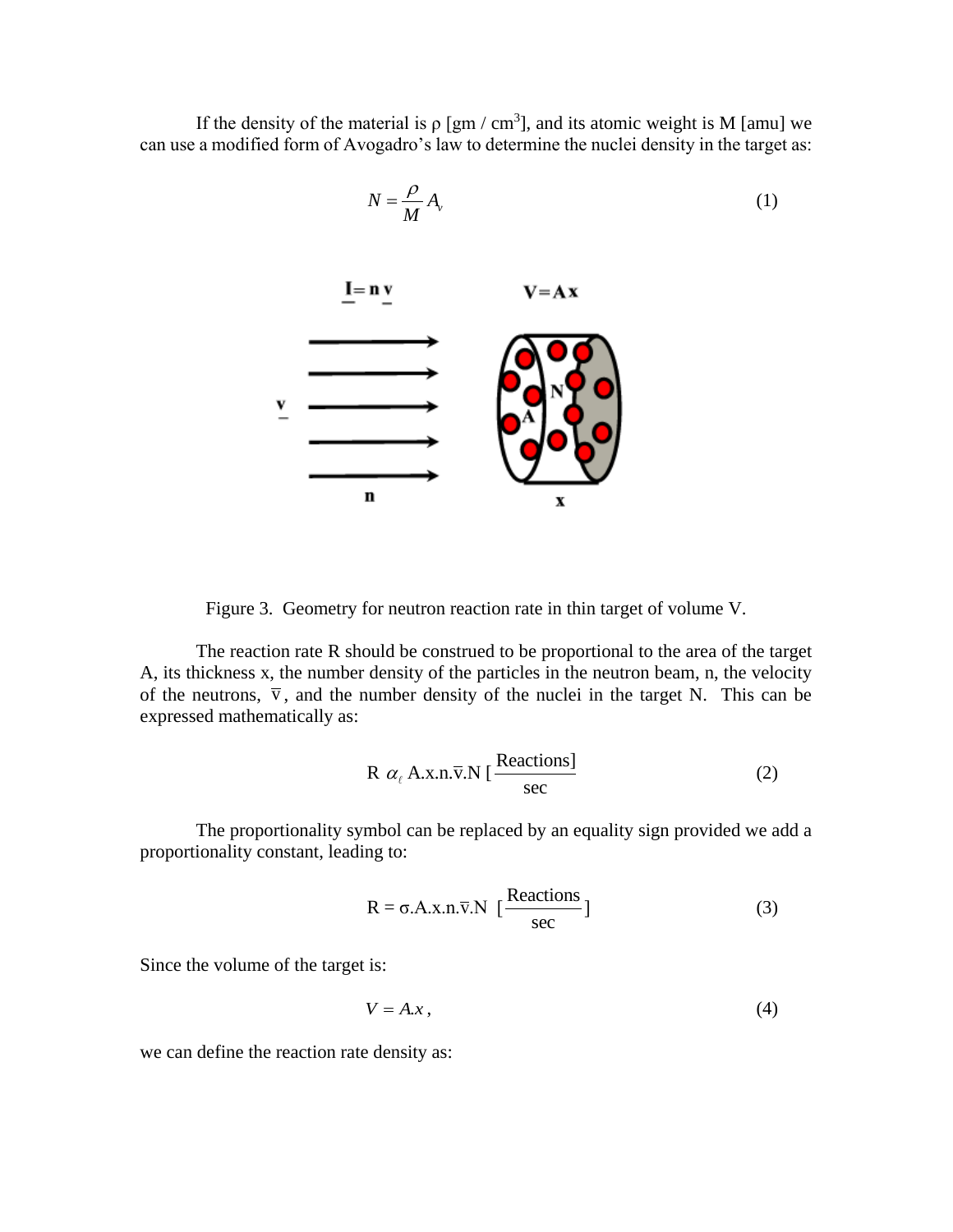$$
R' = \frac{R}{V} = \frac{R}{A.x} = n.\overline{v}.N.\sigma \quad \left[\frac{\text{Reactions}}{\text{cm}^3.\text{sec}}\right]
$$
 (5)

From this equation we can infer the units of the proportionality constant as:  
\n
$$
\sigma = \frac{R^{\prime}}{n.\overline{v}.N} \left[ \frac{[Reactions/(cm^3.sec)]}{[neutrons/cm^3][cm/sec] \cdot (nuclei/cm^3)} \right], or:[cm^2]
$$
\n(6)

Thus the proportionality constant  $\sigma$  has units of area and physically represents the effective area that a nucleus in the target presents to the interacting neutrons in the impinging beam.

The number of particles in the beam crossing a unit area per unit time is designated as the beam intensity or the beam current, and is given by:

$$
\overline{I} = n.\overline{v} \left[ \frac{\text{neutrons}}{\text{cm}^3} \cdot \frac{\text{cm}}{\text{sec}} \right] \text{or:} \left[ \frac{\text{neutrons}}{\text{(cm}^2 \cdot \text{sec})} \right] \tag{7}
$$

Thus the "microscopic cross section" can be written as:  
\n
$$
\sigma = \frac{R}{\overline{I}.N} \left[ \frac{\text{[Reactions/(cm3.sec)]}}{\text{[neutrons/(cm2.sec)]} \cdot (\text{nuclei/cm3})} \right], or : [\text{cm}2], (8)
$$

which identifies it as the reaction rate density per unit beam intensity per nucleus in the target per unit volume, and the overall unit is a unit of area:  $\text{cm}^2$ .

However, the characteristic size of a nucleus is in the range of  $10^{-12}$  [cm], and accordingly, neutron cross sections data are more conveniently expressed in terms of the square of this characteristic distance in the barn unit, where:

$$
1
$$
[barn]= $10^{-24}$ [cm<sup>2</sup>].

In this case reaction rate densities can be estimated as:

$$
R' = \overline{I}.N.\sigma \tag{9}
$$

This allows an interpretation of the microscopic cross section as the reaction rate density per unit beam intensity per nucleus per cubic centimeter of the target.

The cross section is not in general equal to the actual area of the nucleus. For instance the radiative capture cross section for  $Au^{197}$  at the peak of 4.9 eV resonance is  $3x10^{-20}$  cm<sup>2</sup>, whereas the geometrical area of its nucleus is just  $1.938x10^{-24}$  cm<sup>2</sup>. The reaction cross section is much greater than the physical cross section of the nucleus, except at very high neutron energies where the cross section becomes of the same order of magnitude as the nucleus.

This can be calculated from the knowledge about the empirically determined expression for the radius of the nucleus as: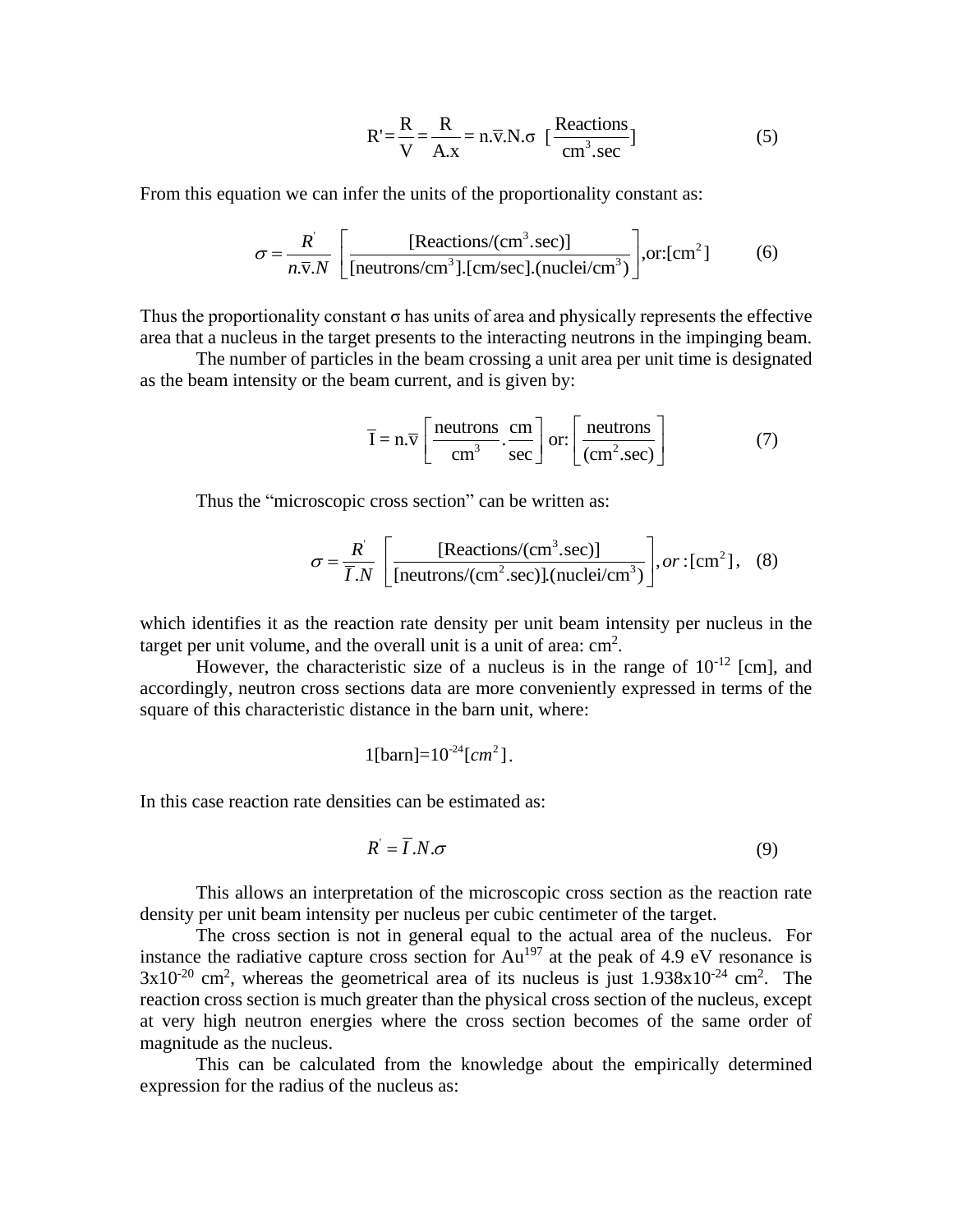$$
r = r_0 A^{\frac{1}{3}}, A \text{ is the mass number}
$$
  

$$
r_0 = 1.35 \times 10^{-13} \text{ [cm]}
$$
 (10)

The cross sectional area of a nucleus from Eqn. 10 becomes:

$$
s = \pi r^2 = \pi r_0^2 A^{\frac{2}{3}} [cm^2]
$$
 (11)

For  $Au^{197}$ , the area of the nucleus becomes:

$$
s = \pi (1.35 \times 10^{-13})^2 (197)^{2/3}
$$
  
= 1.938 \times 10^{-24} [cm<sup>2</sup>]

Since the cross section has such a small magnitude, the unit of the barn was chosen jokingly to express such a small area with the name of a large structure.

as:

Incidentally, the characteristic size of the atom is given by the first Bohr's radius  
\n
$$
\alpha_0 = \frac{\alpha}{4\pi R_\infty} = \frac{7.297352 \times 10^{-3}}{4\pi \times 1.097373 \times 10^7} = 5.291772 \times 10^{-11} [m] = 5.291772 \times 10^{-9} [cm]
$$
\n
$$
\alpha
$$
 is the fine structure constant = 7.297352×10<sup>-3</sup>  
\n
$$
R_\infty
$$
 is the Rydberg constant = 1.097373×10<sup>7</sup> [m<sup>-1</sup>]

 $\alpha$  is the fine structure constant = 7.297352 $\times$ 

 $\times 10^{-3}$ <br> $\frac{7}{1}$  [m<sup>-1</sup>  $\overline{a}$  $\omega$  is the Rydberg constant = 1.097373 $\times$ 

Thus the nuclear to atomic radius ratio is:

$$
\frac{r_0}{\alpha_0} = \frac{1.35 \times 10^{-13}}{5.291772 \times 10^{-9}} = 2.555 \times 10^{-5}
$$

### **MICROSCOPIC REACTION CROSS SECTIONS**

Each probable reaction that a neutron can undergo with a nucleus is associated with a specific cross section. The most important of them are:

> $\sigma_{se}$  = elastic scattering cross section  $\sigma_{si}$  = inelastic scattering cross section  $\sigma_{\gamma}$  = radiative capture cross section  $\sigma_f$  = fission cross section  $\sigma_p$  = (n, p) reaction cross section  $\sigma_T$  = (n, T) reaction cross section  $\sigma_{\alpha}$  = (n,  $\alpha$ ) reaction cross section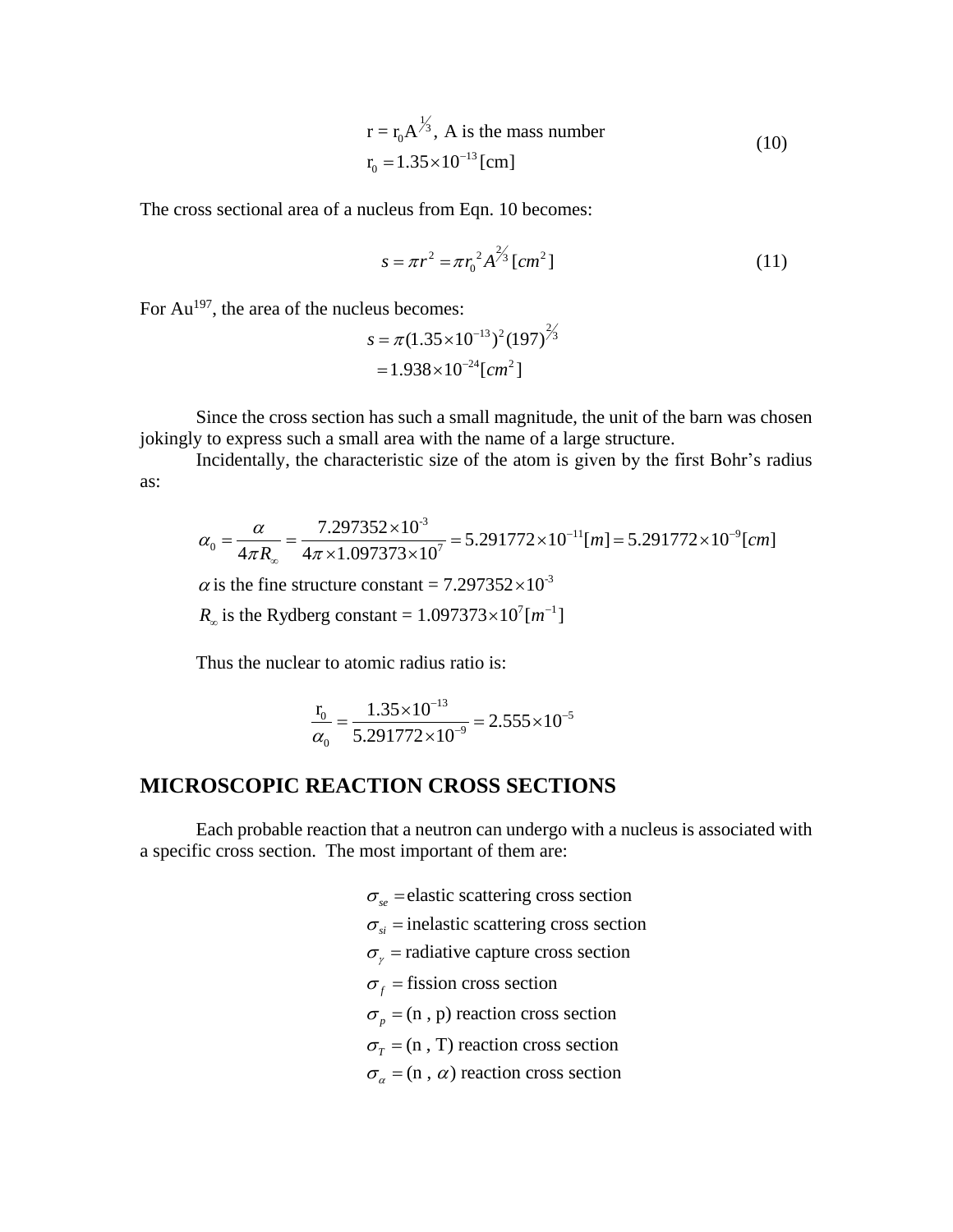The sum of the cross sections that can lead to the disappearance of the neutron is designated as the absorption cross section:

$$
\sigma_a = \sigma_{\gamma} + \sigma_{f} + \sigma_{p} + \sigma_{r} + \sigma_{\alpha} + \dots \qquad (12)
$$

The sum of the all reactions is designated as the total cross section:

$$
\sigma_t = \sigma_{se} + \sigma_{si} + \sigma_{\gamma} + \sigma_f + \sigma_p + \sigma_\tau + \sigma_\alpha + \dots
$$
  
= 
$$
\sigma_{se} + \sigma_{si} + \sigma_a
$$
 (13)

The capture cross section incorporates all the cross sections that do not lead to fission:

$$
\sigma_c = \sigma_{\gamma} + \sigma_p + \sigma_{\tau} + \sigma_{\alpha} + \dots \tag{14}
$$

Thus, for a fissile nucleus:

$$
\sigma_a = \sigma_c + \sigma_f \tag{15}
$$

The microscopic cross sections are tabulated as a function of energy and are compiled in data bases such as the Evaluated Nuclear Data File at Brookhaven National Laboratory (BNL) as ENDF-B VII, the latest roman numerals being the version number.

Cross sections plots for a light element,  $O^{16}$  are shown in Fig. 4, and for a heavy element,  $Pb^{208}$  are shown in Fig. 5.



Figure 4. Neutron reactions in a light element,  $O^{16}$ .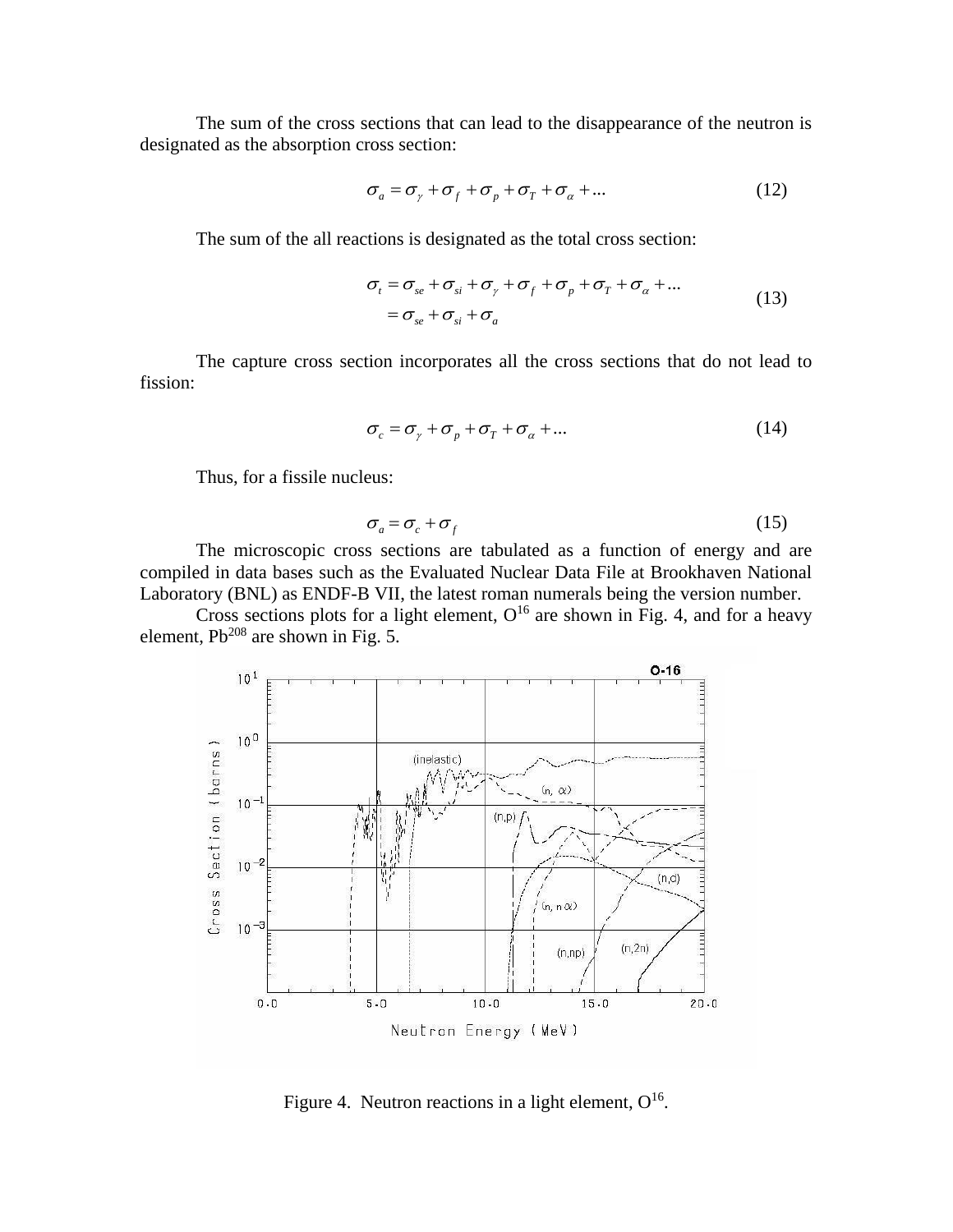

Figure 5. Neutron reactions in a heavy element,  $Pb^{208}$ .

The cross sections for  $U^{235}$  and  $U^{238}$  are shown in Figs. 6 and 7. These graphs display a large number of resonances.



Figure 6. Actual neutron reactions in  $U^{235}$ .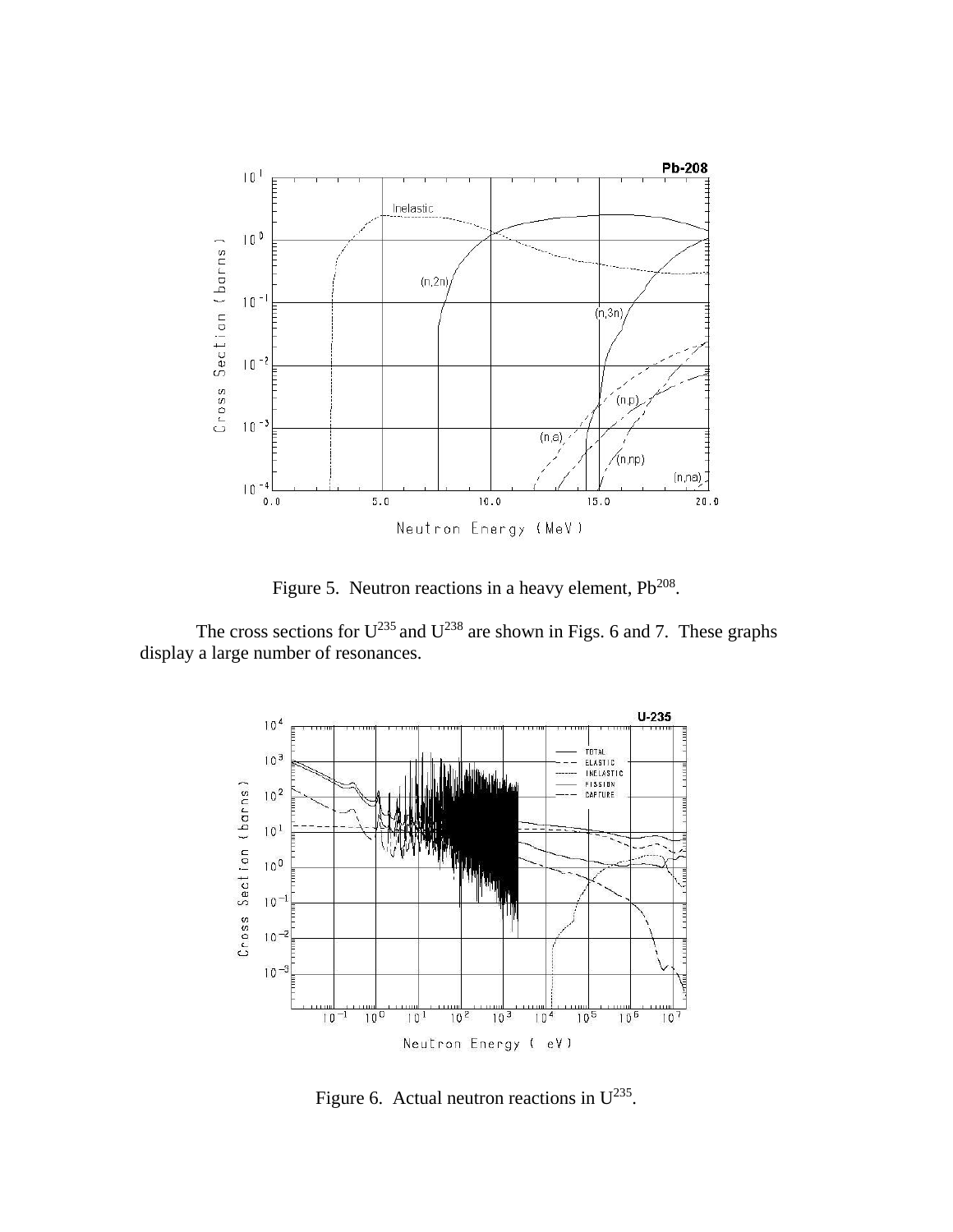

Figure 7. Actual neutron reactions in  $U^{238}$ .

To calculate reaction rates of interest such as tritium production from  $Li<sup>6</sup>$  (Fig. 8) and from Li<sup>7</sup> (Fig. 9), and the threshold neutron multiplying reactions from  $U^{238}$  (Fig. 10), libraries of reaction cross sections or response functions are generated.



Figure 8. Reaction cross sections for tritium production in  $Li<sup>6</sup>$ .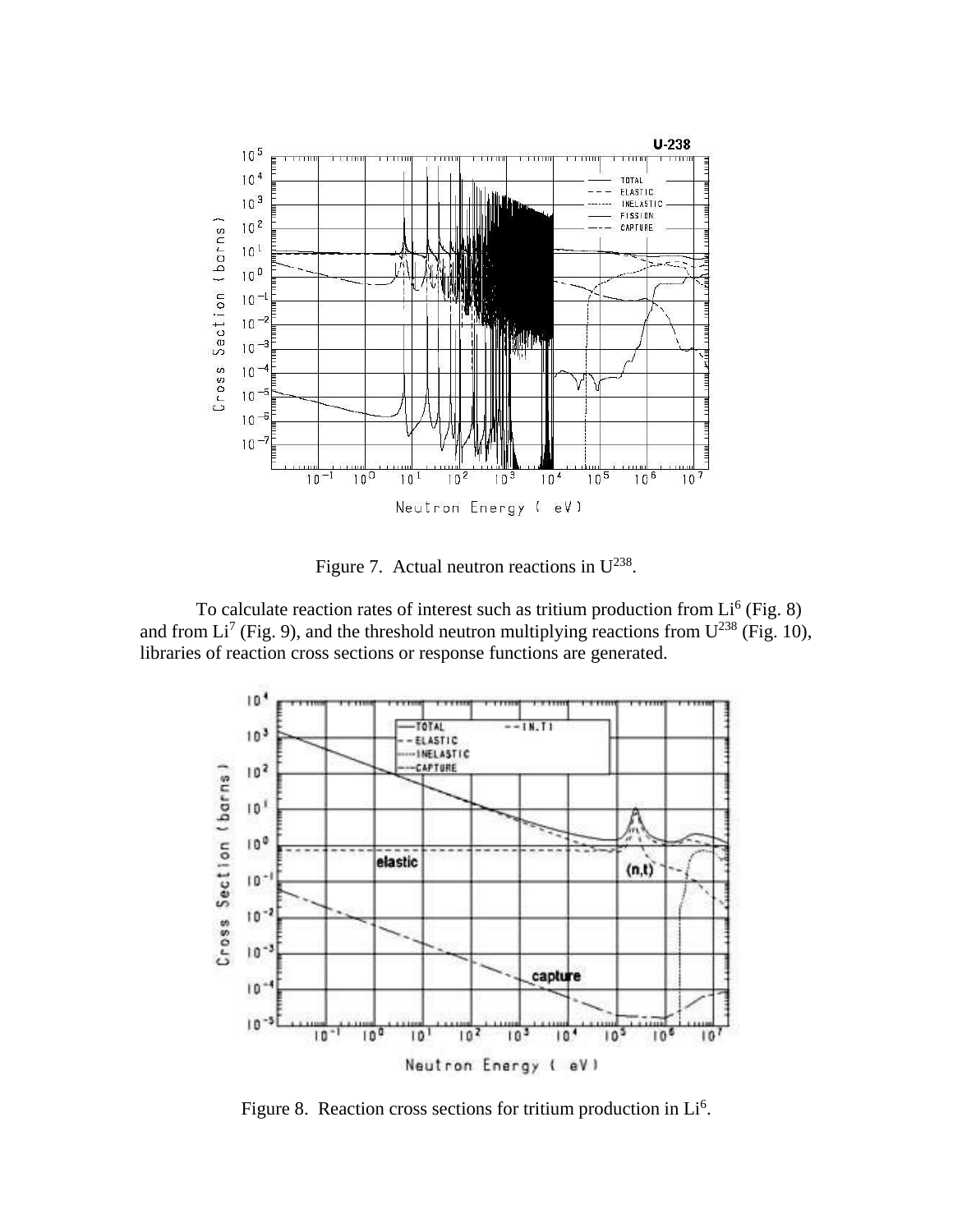

Figure 9. Reaction cross sections for tritium production in  $Li<sup>7</sup>$ .



Figure 10. Threshold reactions in  $U^{238}$ .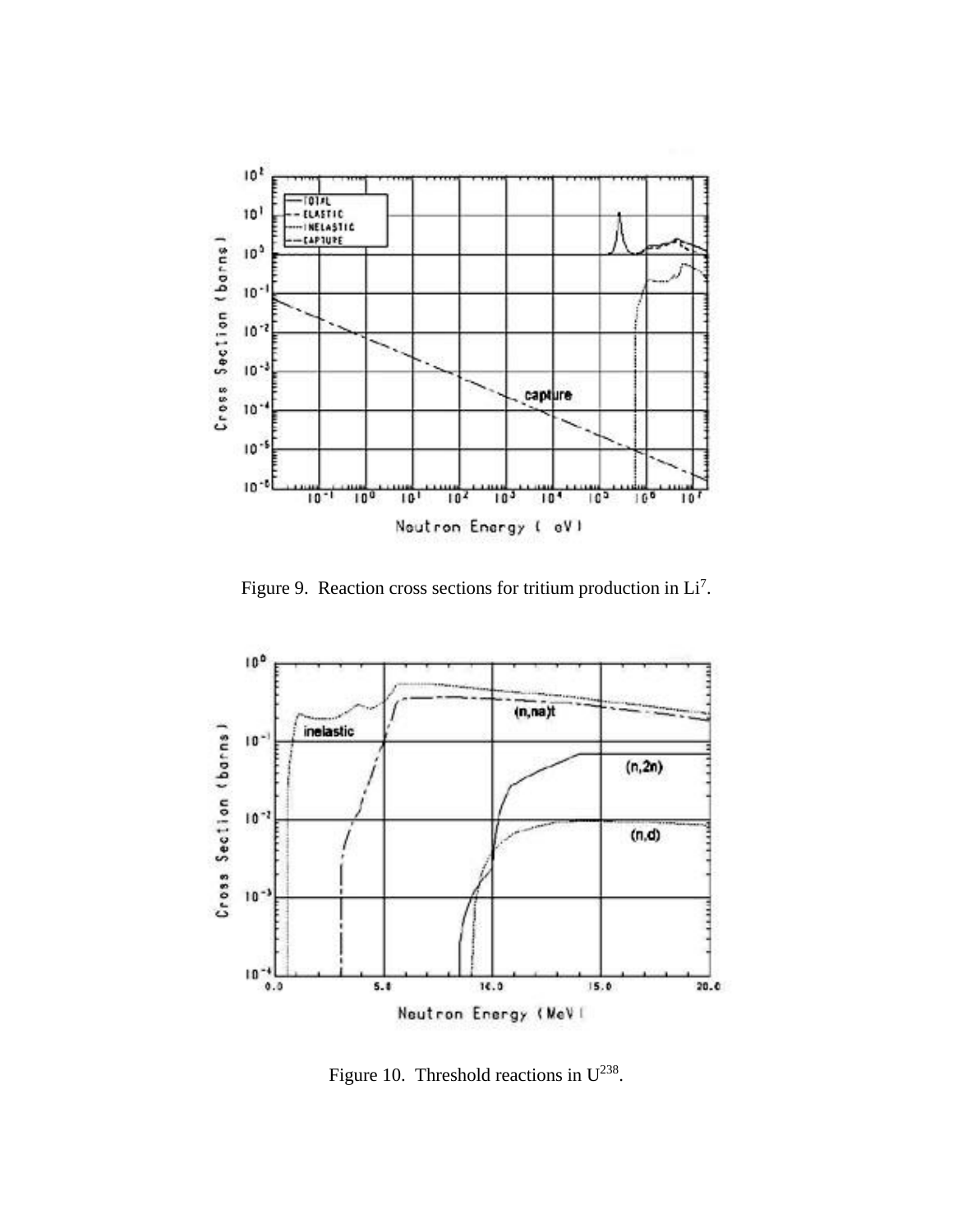#### **ESTIMATION OF NUMBER DENSITIES**

The cross section is normally determined experimentally, and the number density N of the target material, can be calculated from a modified form of Avogadro's law as:

$$
N = \frac{\rho}{M} A_{\nu} \left[ \frac{\text{atoms or nuclei}}{\text{cm}^3} \right],
$$
 (16)

which is a modification of the conventional form of Avogadro's law:

$$
N = \frac{g}{M} A_{\nu} \left[ \text{atoms or molecules} \right] \tag{16'}
$$

where:  $\rho$  is the density of the target in [gm / cm<sup>3</sup>],

g is the mass of the target in [gm], M is the atomic or molecular weight in atomic mass units in [gm / mole] or [amu],  $A_v=0.6023x10^{24}$  [nuclei, atoms, or molecules / mole], is Avogadro's number.

Four practical situations are encountered in the estimation of number density of materials.

#### **CASE I: PURE SUBSTANCES AND SINGLE SPECIES.**

The modified form of Avogadro's can be applied in a straight forward way in the case of single species materials.

#### **EXAMPLE 1 Single species**

For Sodium (Na),

Ia),  
\n
$$
\rho(Na)=0.97[gm/cm^3], M(Na)=22.99[gm/mole],
$$
\n
$$
N(Na)=\frac{\rho(Na)}{M(Na)}A_v=\frac{0.97}{22.99}0.6023\times10^{24}=0.0254\times10^{24}[atoms/cm^3]
$$

When we do not have a single species or a pure substance, other cases present themselves in practice.

#### **CASE II: MOLECULAR AND ISOTOPIC COMPOSITIONS. ATOMIC PERCENTAGES, (a/0).**

Given:

- 1. ρmixture of elements
- 2. Atomic weights of constituent elements
- 3. Mixture proportions as: i) Molecular compositions, ii) Atomic percentages (a/o).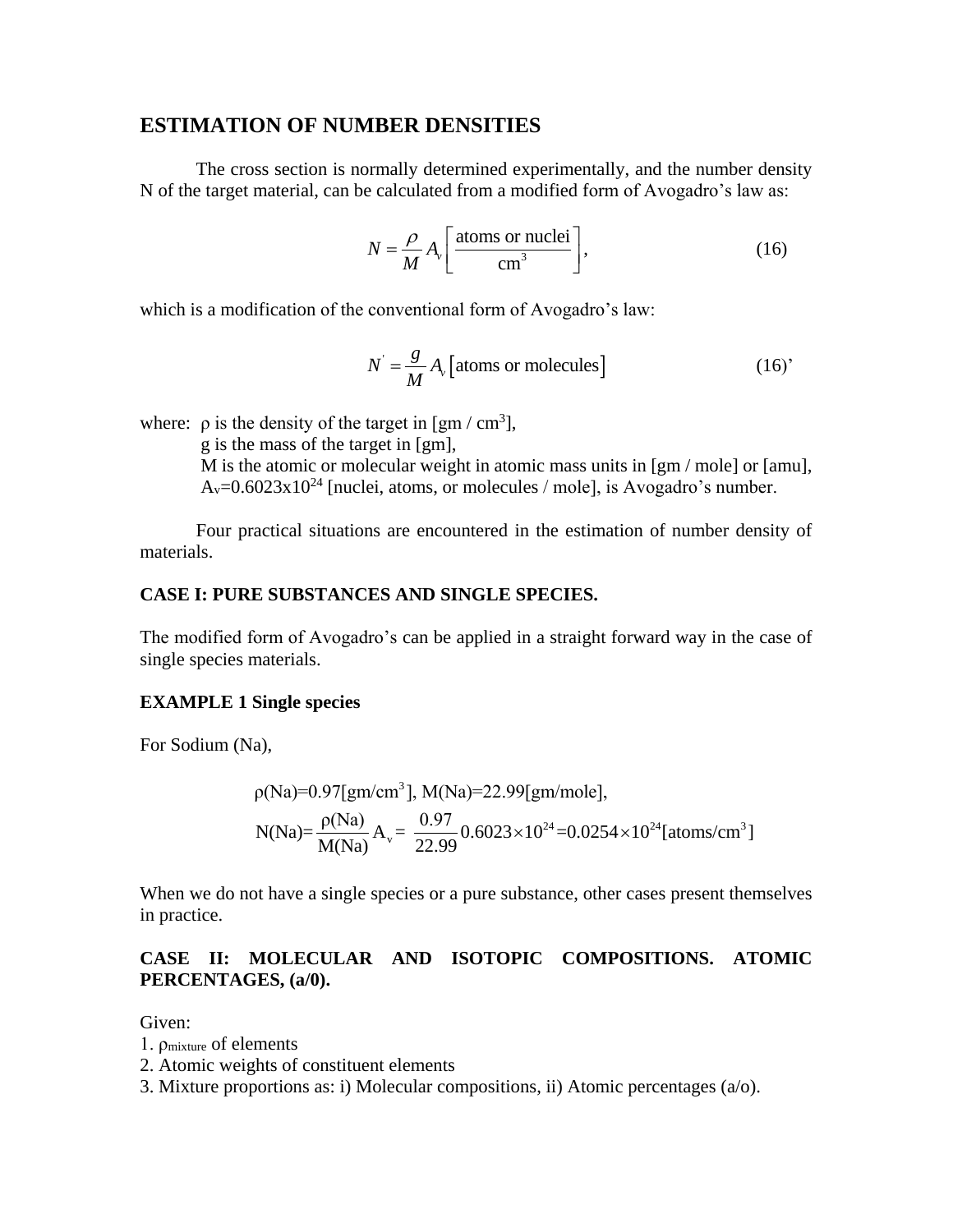In this case:

$$
N_{\text{element}} = \frac{\rho_{\text{mixture}}}{M_{\text{mixture}}} A_{\nu}.f_{a}
$$
  

$$
f_{a} = \frac{\text{Number of atoms of element}}{\text{Atom or molecule of mixture}}
$$
 (17)

#### **EXAMPLE 2 Molecular composition**

In the case of molecules such as water,  
\n
$$
\rho_{\text{mixture}} = \rho(H_2O) = 1.0 \text{ [gm/cm}^3\text{]},
$$
\n
$$
M_{\text{mixture}} = M(H_2O) = (2 \times 1.00797 + 1 \times 15.994) = 18.0153
$$
\n
$$
N(H_2O) = 1 \times \frac{0.6023 \times 10^{24}}{18.0153} \times [1] = 0.03343 \times 10^{24} \text{ [molecules/cm}^3\text{]}
$$
\n
$$
N(O) = N(H_2O) \times [1] = 0.03343 \times 10^{24} \text{ [atoms/cm}^3\text{]}
$$
\n
$$
N(H) = N(H_2O) \times [2] = 0.06686 \times 10^{24} \text{ [atoms/cm}^3\text{]}
$$

#### **EXAMPLE 3 Isotopic composition**

Isotopic abundances are normally reported in atomic percentages (a/o).<br>Consider the case of Boron.<br> $\rho_{\text{mixture}} = \rho(B) = 2.45 \text{ [gm/cm}^3\text{]}$ Consider the case of Boron.

$$
90000.
$$
\n
$$
\rho_{\text{mixture}} = \rho(B) = 2.45 \text{ [gm/cm}^3\text{]}
$$
\n
$$
M(B^{10}) = 10.0, M(B^{11}) = 11.0
$$
\n
$$
a/\sigma(B^{10}) = 19.8 \text{ %, } a/\sigma(B^{11}) = 80.2 \text{ %}
$$
\n
$$
M_{\text{mixture}} = 0.198 \times 10 + 0.802 \times 11 = 10.8
$$
\n
$$
N(B^{10}) = 2.45 \times \frac{0.6023 \times 10^{24}}{10.8} \times [0.198] = 0.02701 \times 10^{24} \text{ [atoms/cm}^3\text{]}
$$
\n
$$
N(B^{11}) = 2.45 \times \frac{0.6023 \times 10^{24}}{10.8} \times [0.802] = 0.110 \times 10^{24} \text{ [atoms/cm}^3\text{]}
$$

## **EXAMPLE 4 Mixed Molecules and isotopic abundances**

We consider the case of boron carbide, B4C.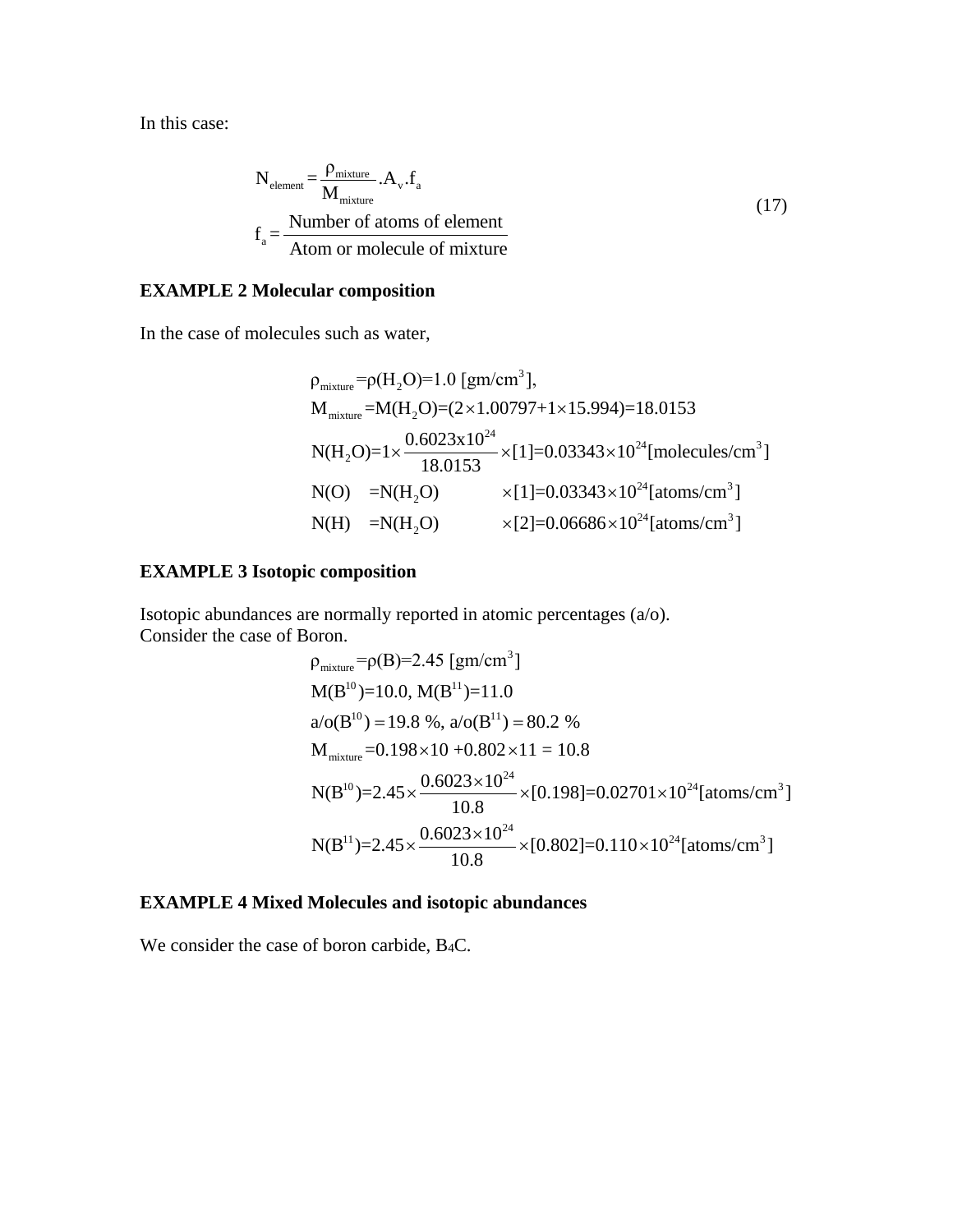$$
\rho_{mixture} = \rho(B_4C) = 2.52 \text{ [gm/cm}^3\text{]}
$$
  
\n
$$
M(B)=10.81, M(C)=12.01
$$
  
\n
$$
a/o(B^{10}) = 19.80 \text{ %, } a/o(B^{11}) = 80.2 \text{ %}
$$
  
\n
$$
a/o(C^{12}) = 98.89 \text{ %, } a/o(C^{13}) = 1.11 \text{ %}
$$
  
\n
$$
M_{mixture} = 4 \times 10.81 + 12.01 = 55.25
$$
  
\n
$$
N(B)=2.52 \times \frac{0.6023 \times 10^{24}}{55.25} \times [4] = 0.1099 \times 10^{24} \text{ [atoms/cm}^3\text{]}
$$
  
\n
$$
N(C)=2.52 \times \frac{0.6023 \times 10^{24}}{55.25} \times [1] = 0.0275 \times 10^{24} \text{ [atoms/cm}^3\text{]}
$$
  
\n
$$
N(B^{10})=0.1980 \text{ N}(B)=0.0218 \times 10^{24} \text{ [atoms/cm}^3\text{]}
$$
  
\n
$$
N(B^{11})=0.8020 \text{ N}(B)=0.0881 \times 10^{24} \text{ [atoms/cm}^3\text{]}
$$
  
\n
$$
N(C^{12})=0.9889 \text{ N}(C)=0.0272 \times 10^{24} \text{ [atoms/cm}^3\text{]}
$$
  
\n
$$
N(C^{13})=0.0111 \text{ N}(C)=0.0003 \times 10^{24} \text{ [atoms/cm}^3\text{]}
$$

# **CASE III: COMPOSITION BY WEIGHT, ALLOYS AND ENRICHMENT, (w/o).**

Given:

1. ρmixture

## 2. Atomic weights of constituent elements

3. Mixture proportions as weight percentages (w/o)

In this case:

$$
N_{\text{element}} = \frac{\rho_{\text{mixture}}.f_{\text{w}}}{M_{\text{element}}} A_{\text{v}},
$$
  
f<sub>w</sub> = weight percentage of element  
or:  

$$
N_{\text{element}} = \frac{\rho_{\text{effective}}(\text{element})}{M_{\text{element}}} A_{\text{v}}
$$
 (18)

### **EXAMPLE 5 Enrichment given in w/o**

We consider the case uranium enriched to 20 w/o in the  $U^{235}$  isotope.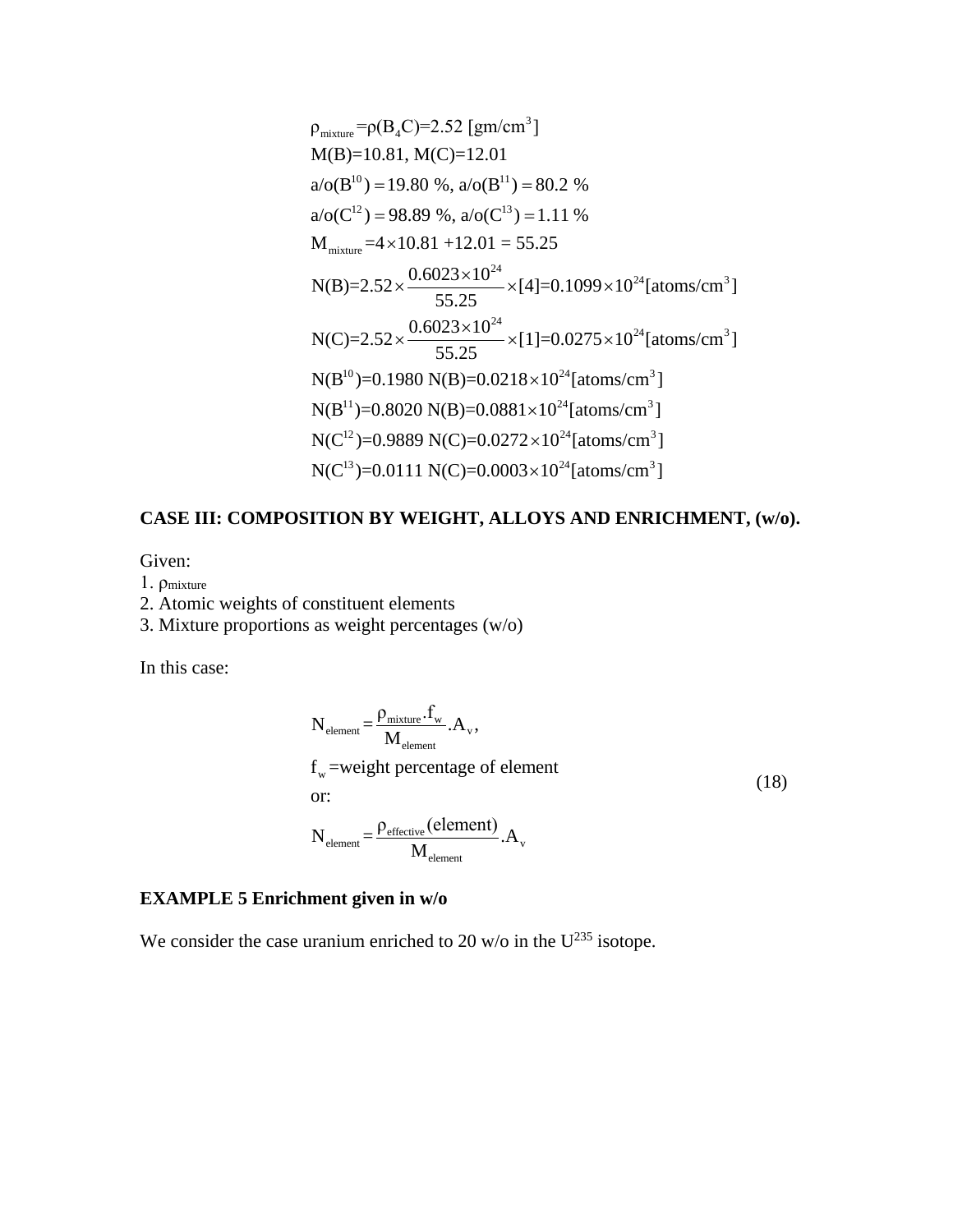$$
\rho_{\text{mixture}} = \rho(U) = 19.1 \text{ [gm/cm}^3\text{]}
$$
\n
$$
\rho_{\text{effective}}(U^{235}) = 0.20 \times \rho(U) = 0.20 \times 19.1 \text{ [gm/cm}^3\text{]}
$$
\n
$$
\rho_{\text{effective}}(U^{238}) = 0.80 \times \rho(U) = 0.80 \times 19.1 \text{ [gm/cm}^3\text{]}
$$
\n
$$
N(U^{235}) = (0.20 \times 19.1) \times \frac{0.6023 \times 10^{24}}{235.0439} = 9.79 \times 10^{21} \text{ [atoms/cm}^3\text{]}
$$
\n
$$
N(U^{238}) = (0.80 \times 19.1) \times \frac{0.6023 \times 10^{24}}{238.0508} = 3.86 \times 10^{22} \text{ [atoms/cm}^3\text{]}
$$

#### **EXAMPLE 6 Alloy compositions**

We consider Zircaloy-4 used as cladding material in fission reactors, with a density: 3 we consider  $\Sigma$ ncaloy-4 used as consider  $\Sigma$ ncaloy-4)=6.74 [gm/cm<sup>3</sup>], and composition:

98.24 w/o Zr, M(Zr)=91.220 0.10 w/o Cr, M(Cr)=51.996 0.21 w/o Fe, M(Fe)=55.847 1.45 w/o Sn, M(Sn)=118.69

N(Zr)=(6.745×0.9824) × 
$$
\frac{0.6023 \times 10^{24}}{91.22}
$$
 =4.37×10<sup>22</sup>[atoms/cm<sup>3</sup>]  
\nN(Cr)=(6.745×0.0010) ×  $\frac{0.6023 \times 10^{24}}{51.996}$  =7.81×10<sup>19</sup>[atoms/cm<sup>3</sup>]  
\nN(Fe)=(6.745×0.0021) ×  $\frac{0.6023 \times 10^{24}}{55.847}$  =1.53×10<sup>20</sup>[atoms/cm<sup>3</sup>]  
\nN(Sn)=(6.745×0.0145) ×  $\frac{0.6023 \times 10^{24}}{118.69}$  =4.96×10<sup>20</sup>[atoms/cm<sup>3</sup>]

## **EXAMPLE 7 Aqueous Solutions (Mixed Case I and Case II)**

We consider the case of Sulfuric Acid 10 w/0 in solution in water, with a density: 3  $p(H_2SO_4+H_2O)=1.08$  [gm/cm<sup>3</sup>]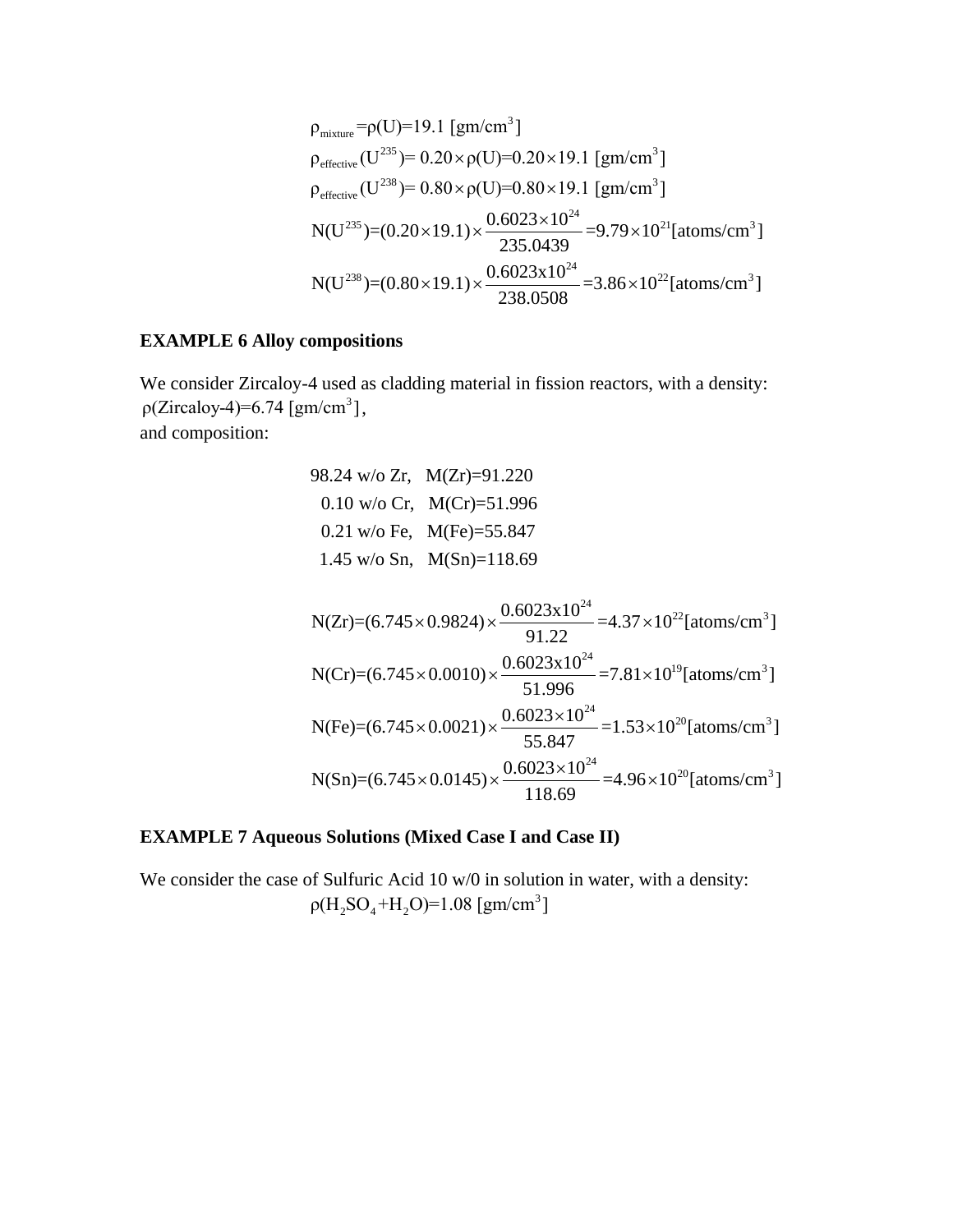$$
\rho_{effective} (H_2O) = 0.90 \times 1.08 \text{ [gm/cm}^3\text{]}
$$
\n
$$
\rho_{effective} (H_2SO_4) = 0.10 \times 1.08 \text{ [gm/cm}^3\text{]}
$$
\n
$$
N(H_2O) = (0.90 \times 1.08) \times \frac{0.6023 \times 10^{24}}{18} = 3.252 \times 10^{22} \text{ [atoms/cm}^3\text{]}
$$
\n
$$
N(H_2SO_4) = (0.10 \times 1.08) \times \frac{0.6023 \times 10^{24}}{98} = 6.638 \times 10^{20} \text{ [atoms/cm}^3\text{]}
$$
\n
$$
N(H) = 2.N(H_2O) + 2.N(H_2SO_4) = 2 \times 3.252 \times 10^{22} + 2 \times 6.638 \times 10^{20} = 6.638 \times 10^{22} \text{ [atoms/cm}^3\text{]}
$$
\n
$$
N(O) = 1.N(H_2O) + 4.N(H_2SO_4) = 1 \times 3.252 \times 10^{22} + 4 \times 6.638 \times 10^{20} = 3.518 \times 10^{22} \text{ [atoms/cm}^3\text{]}
$$
\n
$$
N(S) = 1.N(H_2SO_4) = 6.638 \times 10^{20} \text{ [atoms/cm}^3\text{]}
$$

 $1$ )=0.99985 × N(H)=6.637 × 10<sup>22</sup>  $N(S)=1.N(H<sub>2</sub>SO<sub>4</sub>)=6.638\times10<sup>20</sup>[atoms/cm<sup>3</sup>]  
\nN(H<sup>1</sup>)=0.99985\times N(H)=6.637\times10<sup>22</sup>[atoms/cm<sup>3</sup>]  
\nN(H<sup>1</sup>)=0.99985\times N(H)=6.637\times10<sup>22</sup>[atoms/cm<sup>3</sup>]  
\nN(H<sup>2</sup>)=0.99985\times N(H)=6.637\times10<sup>18</sup>F<sub>1</sub>$ <sup>1</sup>)=0.99985 × N(H)=6.637 × 10<sup>22</sup>[atoms/cm<sup>3</sup><br><sup>2</sup>)=0.00015 × N(H)=9.956 × 10<sup>18</sup>[atoms/cm<sup>3</sup> <sup>2</sup>)=0.00015 × N(H)=9.956 × 10<sup>18</sup> [atoms/cm<sup>3</sup>]<br>
<sup>16</sup>)=0.99756 × N(O)=3.509 × 10<sup>22</sup> [atoms/cm<sup>3</sup>]<br>
<sup>17</sup>)=0.00039 × N(O)=1.372 × 10<sup>19</sup> [atoms/cm<sup>3</sup>] <sup>16</sup>)=0.99756×N(O)=3.509×10<sup>22</sup>[atoms/cm<sup>3</sup><br><sup>17</sup>)=0.00039×N(O)=1.372×10<sup>19</sup>[atoms/cm<sup>3</sup>  $D^{17}$ )=0.00039 × N(O)=1.372 × 10<sup>19</sup> [atoms/cm<sup>32</sup>)=0.95000 × N(S)=6.306 × 10<sup>20</sup> [atoms/cm<sup>3</sup>  $N(S^{33})=0.00750\times N(S)=4.978\times10^{18}$ [atoms/cm<sup>3</sup>] ms/cm<sup>3</sup>]<br>[atoms/cm<sup>3</sup>]  $N(H^1)=0.99985 \times N(H)=6.637 \times 10^{22}$  [atoms/cm<sup>3</sup>]<br> $N(D^2)=0.00015 \times N(H)=9.956 \times 10^{18}$  [atoms/cm<sup>3</sup>] N(H<sup>1</sup>)=0.99985 × N(H)=6.637 × 10<sup>22</sup> [atoms/cm<sup>3</sup>]<br>N(D<sup>2</sup>)=0.00015 × N(H)=9.956 × 10<sup>18</sup> [atoms/cm<sup>3</sup>]<br>N(O<sup>16</sup>)=0.99756 × N(O)=3.509 × 10<sup>22</sup> [atoms/cm<sup>3</sup>] N(D<sup>2</sup>)=0.00015×N(H)=9.956×10<sup>18</sup>[atoms/cm<sup>3</sup>]<br>N(O<sup>16</sup>)=0.99756×N(O)=3.509×10<sup>22</sup>[atoms/cm<sup>3</sup>]<br>N(O<sup>17</sup>)=0.00039×N(O)=1.372×10<sup>19</sup>[atoms/cm<sup>3</sup>] N(O<sup>16</sup>)=0.99756×N(O)=3.509×10<sup>22</sup>[atoms/cm<sup>3</sup><br>N(O<sup>17</sup>)=0.00039×N(O)=1.372×10<sup>19</sup>[atoms/cm<sup>3</sup>]<br>N(S<sup>32</sup>)=0.95000×N(S)=6.306×10<sup>20</sup>[atoms/cm<sup>3</sup>]  $N(O^{17})=0.00039 \times N(O)=1.372$ <br>  $N(S^{32})=0.95000 \times N(S)=6.306$ <br>  $N(S^{33})=0.00750 \times N(S)=4.978$ <br>  $N(S^{34})=0.04200 \times N(S)=2.798$  $\times N(H) = 6.637 \times 10^{22}$  [atoms/cm ]<br> $\times N(H) = 9.956 \times 10^{18}$  [atoms/cm X N(H)=6.637 × 10<sup>22</sup> [atoms/cm<br>
X N(H)=9.956 × 10<sup>18</sup> [atoms/cm<br>
X N(O)=3.509 × 10<sup>22</sup> [atoms/cm  $\times N(O)=3.509\times10^{22}$  [atoms/c<br> $\times N(O)=1.372\times10^{19}$  [atoms/c<br> $\times N(S)=6.306\times10^{20}$  [atoms/cr  $1 \times N(O)=1.372 \times 10^{19}$  [atoms/cm<sup>3</sup>]<br> $1 \times N(S)=6.306 \times 10^{20}$  [atoms/cm<sup>3</sup>]<br> $1 \times N(S)=4.978 \times 10^{18}$  [atoms/cm<sup>3</sup>] 33<br>
34 = 0.00750 × N(S)=4.978 × 10<sup>18</sup> [atoms/cm<sup>3</sup><br>
34 = 0.04200 × N(S)=2.788 × 10<sup>19</sup> [atoms/cm<sup>3</sup> <sup>34</sup>)=0.04200 × N(S)=2.788 × 10<sup>19</sup> [atoms/cm<sup>3</sup><br>
<sup>36</sup>)=0.00015 × N(S)=9.956 × 10<sup>16</sup> [atoms/cm<sup>3</sup>  $N(S^{32})=0.95000\times N(S)=6.306\times10^{20}[\text{atoms/cm}^3]$ <br> $N(S^{33})=0.00750\times N(S)=4.978\times10^{18}[\text{atoms/cm}^3]$ <br> $N(S^{34})=0.04200\times N(S)=2.788\times10^{19}[\text{atoms/cm}^3]$ <br> $N(S^{36})=0.09015$   $N(S)=0.955\times10^{16}$   $\text{J}$   $(10^{36})$  $N(S^{33})=0.00750\times N(S)=4.978\times10^{18}[\text{atoms/cm}^3]$ <br> $N(S^{34})=0.04200\times N(S)=2.788\times10^{19}[\text{atoms/cm}^3]$ <br> $N(S^{36})=0.00015\times N(S)=9.956\times10^{16}[\text{atoms/cm}^3]$  $\times$  N(S)=6.306×10<sup>20</sup>[atoms/cr<br>  $\times$  N(S)=4.978×10<sup>18</sup>[atoms/cr<br>  $\times$  N(S)=2.788×10<sup>19</sup>[atoms/cr  $\times$  N(S)=4.978×10<sup>18</sup>[atoms/cn<br>  $\times$  N(S)=2.788×10<sup>19</sup>[atoms/cn<br>  $\times$  N(S)=9.956×10<sup>16</sup>[atoms/cn

#### **CASE IV: HETEROGENEOUS SYSTEMS. VOLUMETRIC MIXTURES, (v/o).**

Given:

1. Volume fractions (v/o) of either cases I or II.

2. Densities of components of volume mix.

In this case:

In this case:<br>N<sup>\*</sup>(element)=N(element in primary mix)  $\times$  (Volume fraction of primary mix in secondary mix)  $\times$ (19)

#### **EXAMPLE 8 Volumetric mixture**

Here we consider a secondary mix of 10 v/0 Zircaloy-4 and 90 v/0 water. The Zircaloy-4 and water can be considered as primary mixes and we use their results from examples 1 and 6: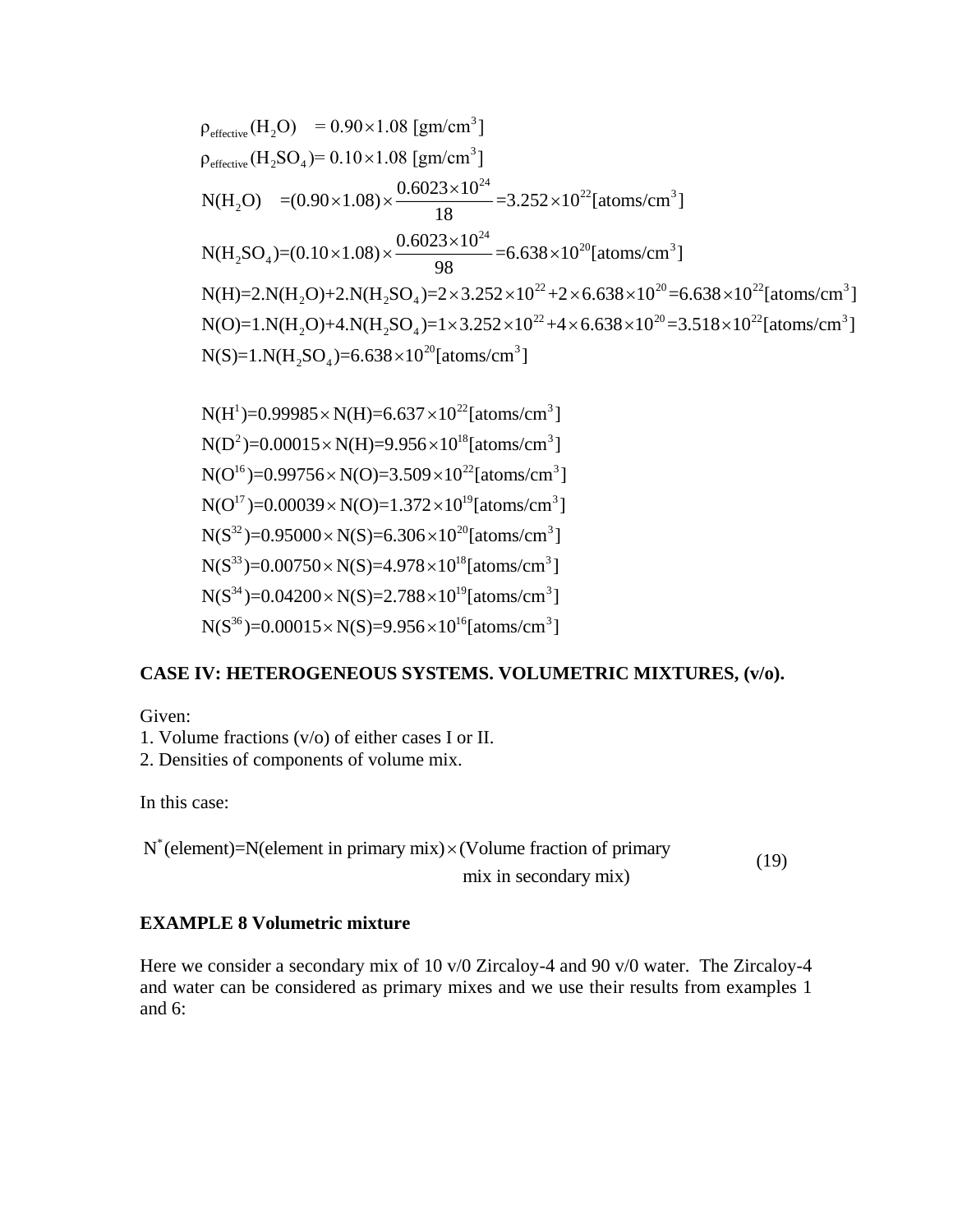$$
N^*(Zr)=0.10 N(Zr)
$$
  
\n
$$
N^*(Cr)=0.10 N(Cr)
$$
  
\n
$$
N^*(Sn)=0.10 N(Sn)
$$
  
\n
$$
N^*(Fe)=0.10 N(Fe)
$$
  
\n
$$
N^*(H)=0.90 N(H)
$$
  
\n
$$
N^*(O)=0.90 N(O)
$$

### **EXAMPLE 9 Volumetric Homogenization.**

We consider the homogenization of a uranium dioxide fuel rod of 0.7 cm diameter covered with stainless steel, considered as Fe, cladding of 0.05 cm thickness. The densities of these materials are:

$$
\rho(UO_2) = 10.0 [gm/cm^3], \rho(Fe) = 7.8 [gm/cm^3]
$$

We can calculate the following number densities;  
\n
$$
N(Fe) = \frac{7.8}{55.85} 0.6023 \times 10^{24} = 8.41 \times 10^{22} \text{ [atoms/cm}^3 \text{]}
$$
\n
$$
N(UO_2) = \frac{10.0}{(238+32)} 0.6023 \times 10^{24} = 2.23 \times 10^{22} \text{ [molecules/cm}^3 (\text{UO}_2) \text{]}
$$
\n
$$
N(U) = N(UO_2) = 2.23 \times 10^{22} \text{ [atoms/cm}^3 (\text{UO}_2) \text{]}
$$
\n
$$
N(O) = 2N(UO_2) = 4.46 \times 10^{22} \text{ [atoms/cm}^3 (\text{UO}_2) \text{]}
$$

V(UO<sub>2</sub>)=
$$
\frac{\pi}{4}
$$
(0.7)<sup>2</sup>=0.3849[cm<sup>2</sup>]  
V(Fe)= $\frac{\pi}{4}$ [(0.8)<sup>2</sup>-(0.7)<sup>2</sup>]=0.1178[cm<sup>2</sup>]

The homogenized number densities become:

mogenized number densities become:  
\n
$$
N^*(U)=N(U)\frac{V(UO_2)}{V(UO_2)+V(Fe)}=2.23\times10^{22}\frac{0.3849}{0.3849+0.1178}=1.71\times10^{22}[atoms/cm^3]
$$
\n
$$
N^*(O)=2N^*(U)
$$
\n
$$
=3.42\times10^{22}[atoms/cm^3]
$$
\n
$$
N^*(Fe)=N(Fe)\frac{V(Fe)}{V(UO_2)+V(Fe)}=8.41\times10^{22}\frac{0.1178}{0.3849+0.1178}=1.97\times10^{22}[atoms/cm^3]
$$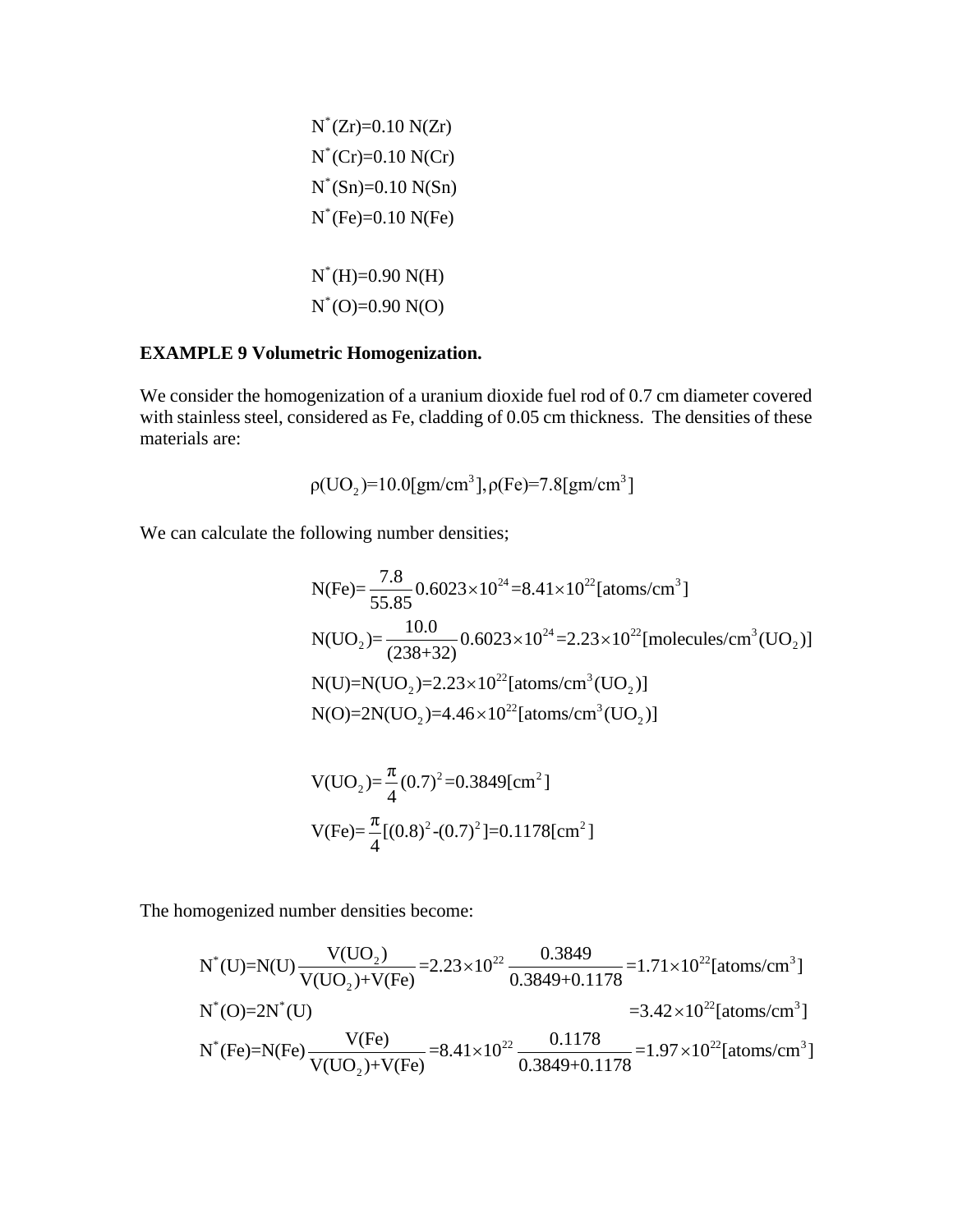#### **EXAMPLE 10**

We consider some uranium dioxide fuel of density,  $\rho(UO_2) = 10.5[gm/cm^3]$ , that has its uranium enriched to  $\varepsilon = 30$  w/o in the U<sup>235</sup> isotope. To calculate the number density of  $U^{235}$  we use the formula:

$$
N(U^{235}) = \frac{\rho_{effective}(U^{235})}{M(U^{235})} A_{v}
$$

The effective density for  $U^{235}$  is:

$$
\rho_{effective\ density\ for\ U^{2.5}} \text{ is:}
$$
\n
$$
\rho_{effective\ (U^{235})} = \rho(UO_2) \cdot \frac{M(U)}{M(UO_2)} \cdot \mathcal{E}\left[\frac{gm(UO_2)}{cm^3}\right] \left[\frac{gm(U)}{gm(UO_2)}\right] \left[\frac{gm(U^{235})}{gm(U)}\right]
$$

We need to determine  $M(U)$  and  $M(UO<sub>2</sub>)$ . To determine the atomic weight of U, we use:

$$
N(U) = N(U^{235}) + N(U^{238})
$$
  
\n
$$
\frac{\rho(U)}{M(U)} A_v = \frac{\rho(U^{235})}{M(U^{235})} A_v + \frac{\rho(U^{238})}{M(U^{238})} A_v
$$
  
\nSince:  
\n
$$
\rho(U^{235}) = \varepsilon \cdot \rho(U)
$$
  
\n
$$
\rho(U^{238}) = (1 - \varepsilon) \cdot \rho(U)
$$
  
\nThen:  
\n
$$
\frac{1}{M(U)} = \frac{\varepsilon}{M(U^{235})} + \frac{(1 - \varepsilon)}{M(U^{238})}
$$

From the last equation we can calculate the atomic mass of the enriched uranium as:

$$
M(U) = \frac{M(U^{235}) \cdot M(U^{238})}{\varepsilon M(U^{238}) + (1 - \varepsilon) \cdot M(U^{235})}
$$
  
= 
$$
\frac{235.04 \times 238.0508}{(0.30 \times 238.0508) + (0.70 \times 235.04)}
$$
  
= 237.14

We can also evaluate the molecular mass of uranium dioxide as:<br> $M(UO_2) = M(U) + M(O_2) = 237.14 + (2 \times 15.994) = 269.14$ 

$$
M(UO_2) = M(U) + M(O_2) = 237.14 + (2 \times 15.994) = 269.14
$$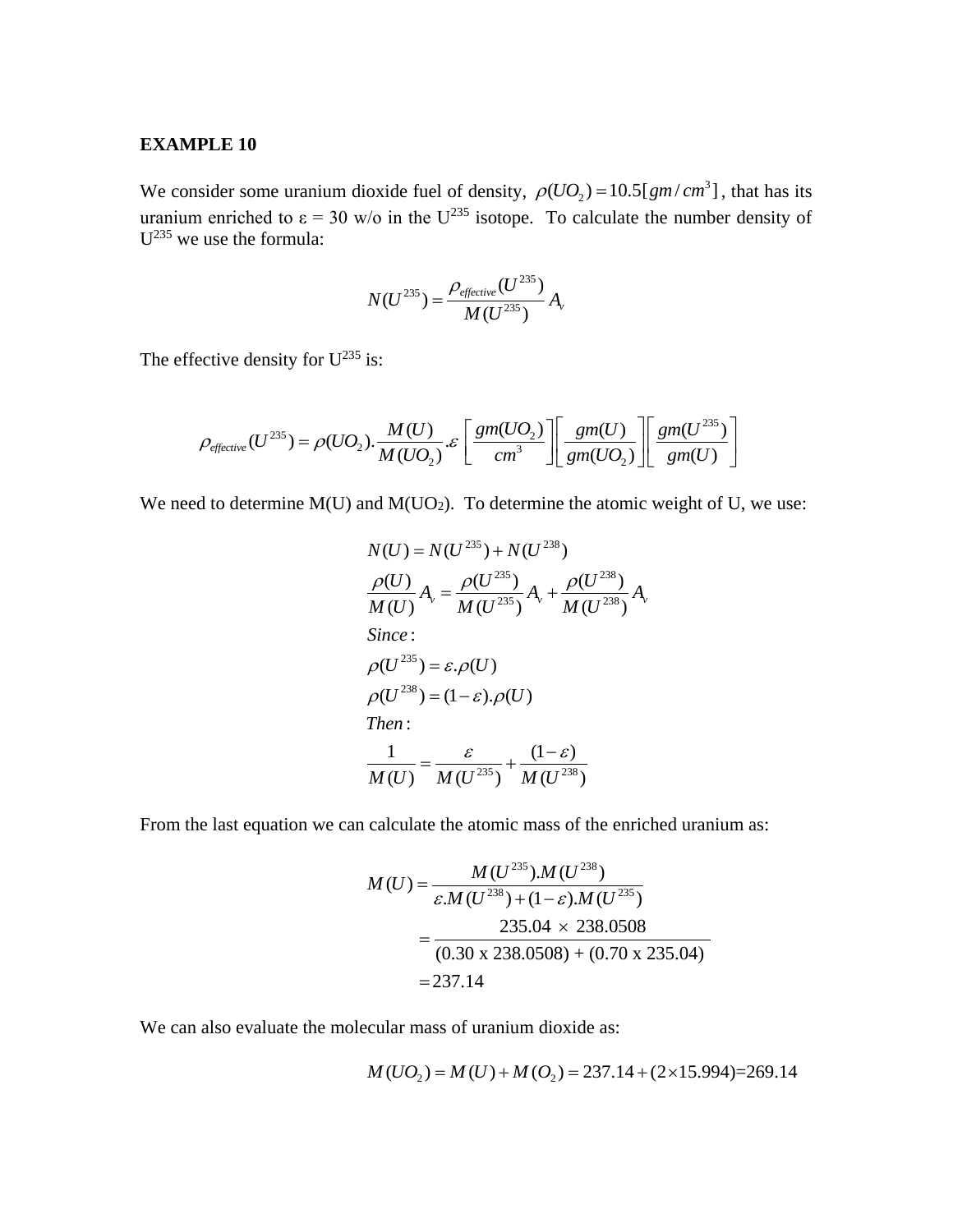From which the number density of  $U^{235}$  can finally be calculated as:

$$
N(U^{235}) = \frac{\rho_{effective}(U^{235})}{M(U^{235})}Av
$$
  
= 
$$
\frac{\rho(UO_2) \cdot \frac{M(U)}{M(UO_2)} \cdot \mathcal{E}}{M(U^{235})} A_v
$$
  
= 
$$
\frac{10.5 \frac{237.14}{269.14} 0.30}{235.04} = 0.6023 \times 10^{24}
$$
  
= 
$$
7.112 \times 10^{21} [atoms / cm^3]
$$

#### **MACROSCOPIC CROSS SECTION AND MEAN FREE PATH**

The sum of the microscopic cross sections of the individual nuclei in the target per unit volume is designated as the "macroscopic cross section" and is given by:

$$
\Sigma = N \cdot \sigma \left[ \frac{cm^2}{cm^3} \right] or : [cm^{-1}] \tag{20}
$$

If a mixture of nuclear species existsin a unit volume, the overall macroscopic cross section becomes:

$$
\Sigma = N_1 \cdot \sigma_1 + N_2 \cdot \sigma_2 + ... + N_n \cdot \sigma_n [cm^{-1}]
$$
 (20)

The macroscopic cross section can be conveniently estimated from the relation:

$$
\Sigma = 0.6 \frac{\rho}{M} . \sigma [cm^{-1}] \tag{20}'
$$

where: the microscopic cross section  $\sigma$  is expressed in units of barns.

#### **EXAMPLE 11**

The macroscopic scattering cross section for  $U^{238}$  with a density of 19 [gm/cm<sup>3</sup>] is:

$$
\Sigma_s = 0.6 \frac{\rho}{M} . \sigma_s [cm^{-1}]
$$

$$
\Sigma_s = 0.6 \frac{19}{238} 8.9 = 0.426 \, [cm^{-1}]
$$

**EXAMPLE 12**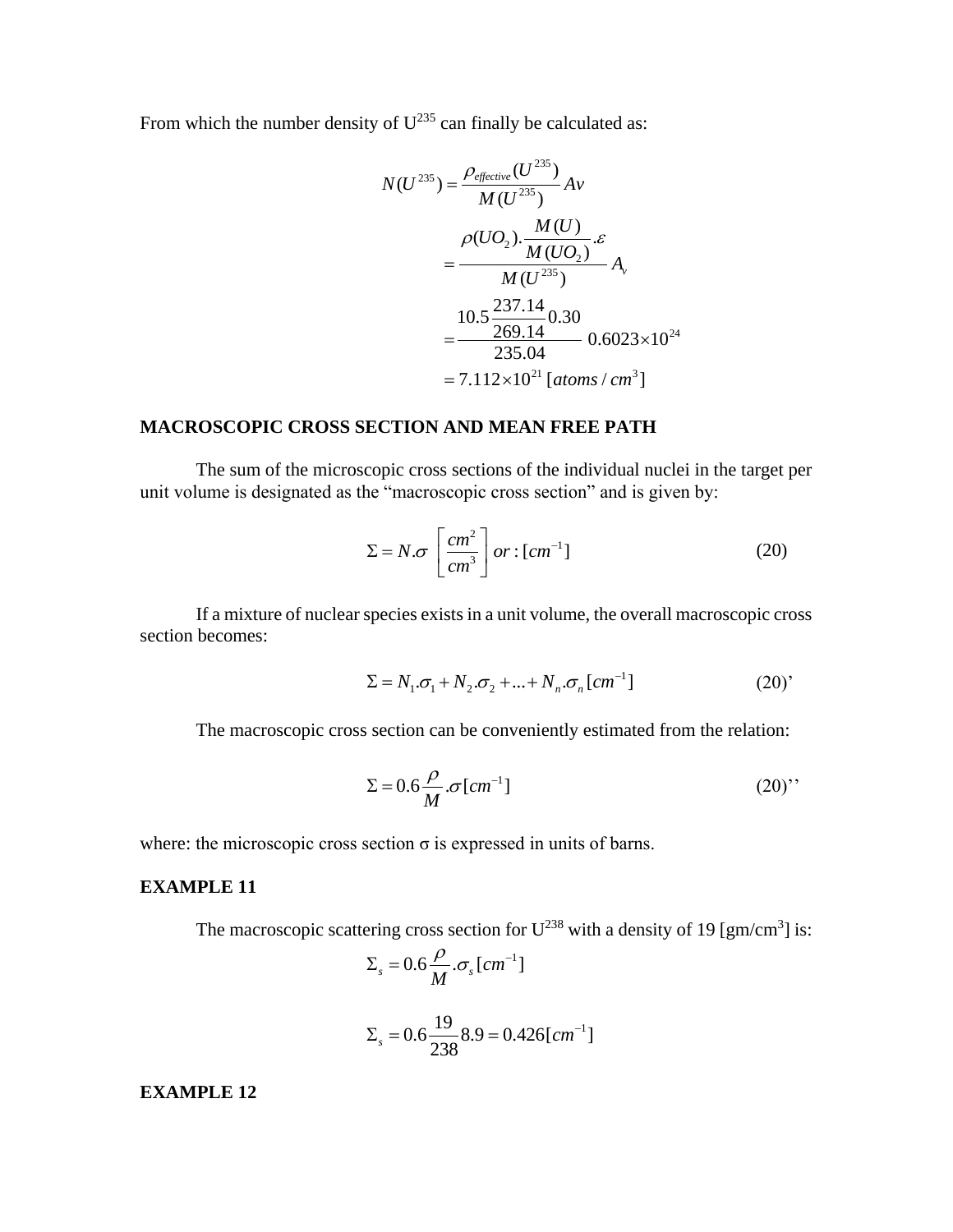Consider a uniform mixture of  $U^{235}$  and graphite with moderator to fuel ratio of 10,000. The macroscopic absorption cross section for carbon with a density of 1.6 gm/cm<sup>3</sup> is:

$$
\Sigma_{ac} = 0.6 \frac{1.6}{12} \times 3.4 \times 10^{-3} = 0.00027 \, [cm^{-1}]
$$

The number density of  $U^{235}$  is a factor  $10^{-4}$  that of the graphite, hence:

$$
\Sigma_{aU} = 10^{-4} \times 0.6 \frac{1.6}{12} \times 681 = 0.00545 \, [cm^{-1}]
$$

The total macroscopic cross section for the moderator and fuel mixture becomes:<br>  $\Sigma_a = \Sigma_{ac} + \Sigma_{ad} = 0.00027 + 0.00545 = 0.0057[cm^{-1}]$ 

$$
\Sigma_a = \Sigma_{ac} + \Sigma_{aU} = 0.00027 + 0.00545 = 0.0057 \text{[cm}^{-1}\text{]}
$$

A simple expression for the reaction rate density is just the product of the beam intensity and the macroscopic cross section as:

$$
R' = \overline{I} \cdot \Sigma \left[ \frac{reactions}{cm^3 \cdot sec} \right]
$$
 (21)

The inverse of the macroscopic cross section has units of length and has the physical meaning of representing the average distance traveled by a neutron between two interactions or "mean free path":

mean free path: 
$$
\lambda = \frac{1}{\Sigma} [cm]
$$
 (22)

#### **NEUTRON FLUX**

In the case of a radiation shield or a nuclear reactor neutrons acquire a random directional motion, which suggests the replacement of the velocity vector in the definition of beam intensity or current by the magnitude of the velocity or speed, which defines the neutron flux as:

$$
\phi = n|\overline{v}| = nv \left[ \frac{neutron}{cm^2 \cdot sec} \right],
$$
\n(23)

which is now a scalar rather than a vector quantity.

The neutron flux can be interpreted as the total distance traveled by the neutrons per unit volume per unit time  $[cm/(cm<sup>3</sup>.sec)]$ .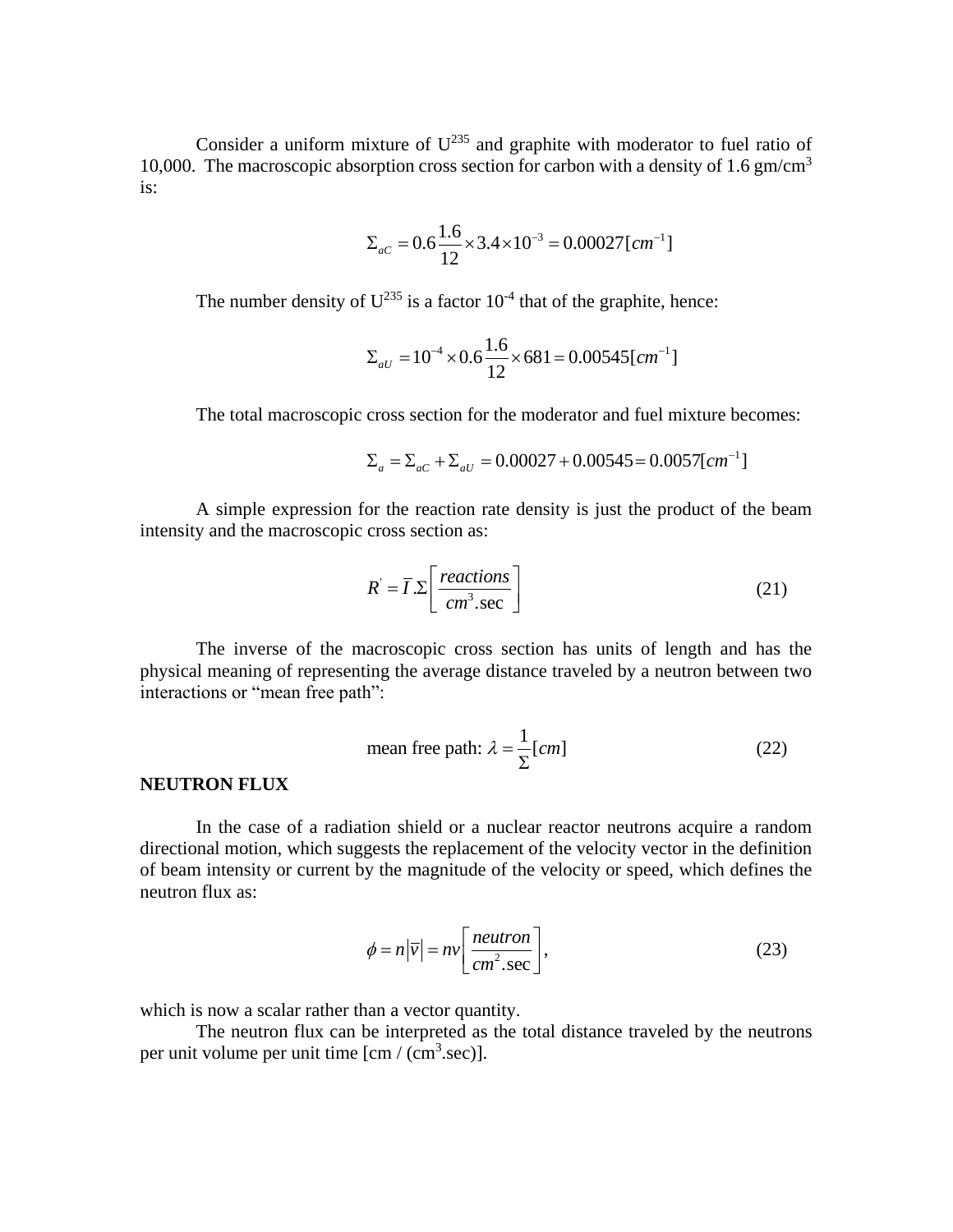The neutron flux can also be considered as the number of neutrons per second entering an imaginary sphere of surface area of  $4 \text{ cm}^2$  and with a diametrical plane of area equal to 1 cm<sup>2</sup>.

The reaction rate density can still be expressed in term of the neutron flux as:

$$
R = \phi \cdot \Sigma \left[ \frac{reactions}{cm^3 \cdot sec} \right]
$$
 (24)

The reaction rate is now:

$$
R = \phi . \Sigma . V \left[ \frac{reactions}{sec} \right]
$$
 (25)

where V is the volume under consideration in  $\text{cm}^3$ .

In general, the reaction rate is an integral of the form:

$$
R = \iint_{EV} \varphi(E, \overline{r}) \Sigma(E, \overline{r}) dEdV \left[ \frac{reactions}{sec} \right],
$$
 (26)

where the energy and spatial dependencies of both the neutron flux and the cross sections are accounted for. This integral is approximated as a summation in terms of the flux per unit energy interval as the form:

$$
R = \sum_{E_i} \sum_{V_j} \overline{\varphi}_{i,j} \overline{\Sigma}_{i,j} \Delta E_i \Delta V_j \left[ \frac{reactions}{sec} \right]
$$
 (27)

For a constant cross section in each volume:

$$
R = (\sum_{i} \overline{\phi_{i}} \overline{\Sigma}_{i}).V\left[\frac{reactions}{sec}\right]
$$
  
where:  $\overline{\phi_{i}} = \sum_{E_{i}} \overline{\phi_{i,j}} \Delta E_{i}$  (28)

The last equation is sometimes expressed in the inner product format:

$$
R = \langle \phi(E), \Sigma(E) \rangle N \left[ \frac{reactions}{sec} \right] \tag{29}
$$

## **THERMAL NEUTRONS MAXWELLIAN VELOCITY DISTRIBUTION**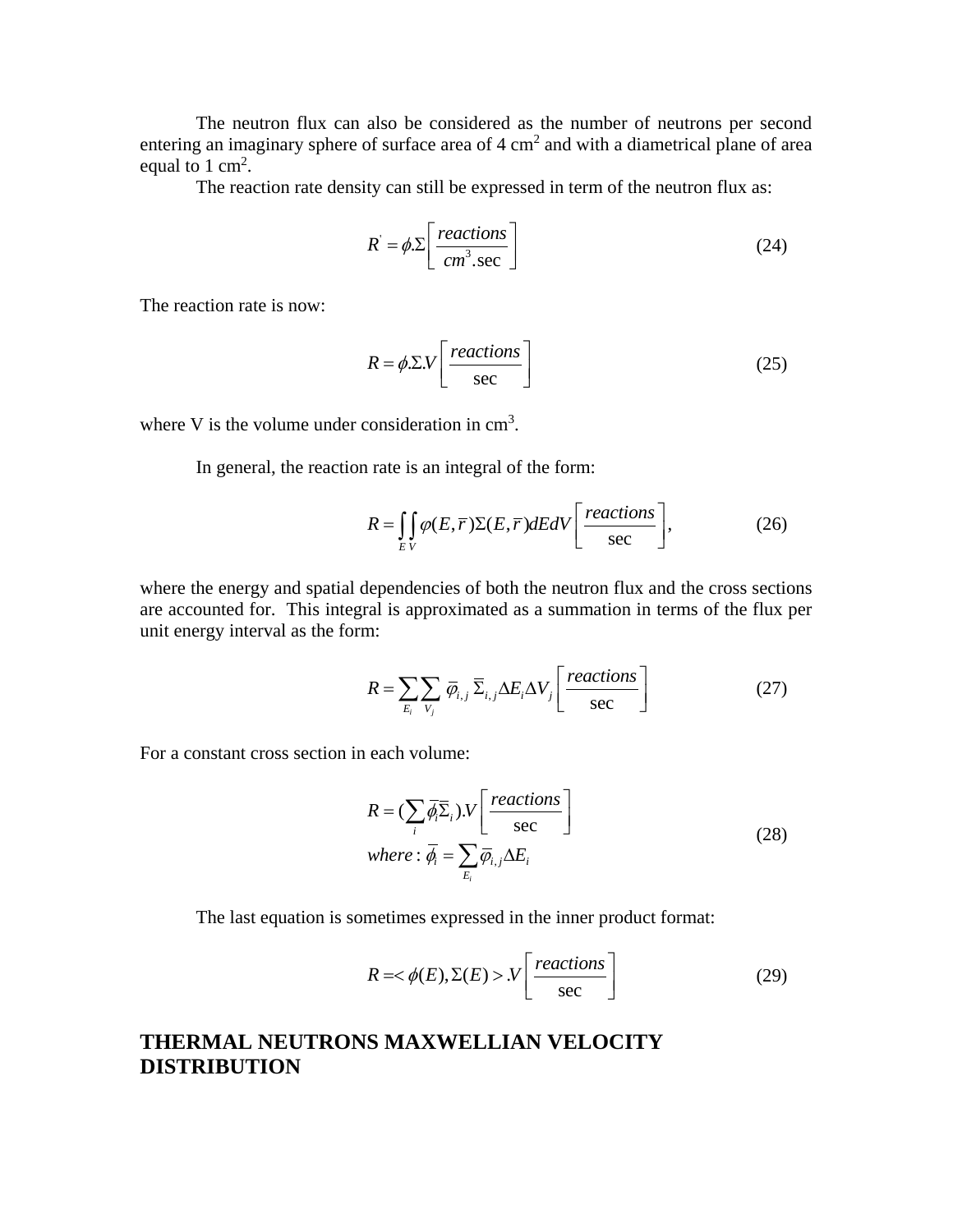When fast neutrons from the fission process collide with the reactor or shield material they loose they energy to the thermal equilibrium energy  $E = kT$  where they have as much probability of gaining energy as of loosing it through further collisions.

The thermalized neutrons diffuse through the surrounding material until they are absorbed or leak from its surface. They have a population density or number of neutrons per cm<sup>3</sup> that follows the Maxwellian distribution:

$$
n(v) = n_0 \frac{4\pi v^2}{\left(2\pi k \Gamma/m\right)^{3/2}} e^{-\frac{mv^2}{2kT}}
$$
(30)

This distribution is normalized over all neutron velocities to no as:

$$
\int_{0}^{\infty} n_0 \frac{4\pi v^2}{\left(2\pi kT/m\right)^{3/2}} e^{-\frac{mv^2}{2kT}} dv = n_0
$$

23 where: k is the Boltmann constant=1.3805x10<sup>-23</sup>[*Joule / K*] k is the Boltmann constant=1.3805x10<sup>-23</sup>[*Joule / k* m is the rest mass of the neutron=1.675x10<sup>-27</sup>[*kg*] *Joule K*  $\overline{a}$ 

27 *kg* m is the rest mass of the neutron=1.675x1<br> $n_0$  is the thermal neutrons density [n/cm<sup>3</sup>]

3

 $n_0$  is the thermal neutrons density [n/cn<br> $T = 273 + {^o}C$ , is the Kelvin temperature

If we let:

$$
C = \frac{4\pi}{\left(2\pi kT/m\right)^{3/2}}
$$

then we can write:

$$
n(v) = n_0 C v^2 e^{-\frac{mv^2}{2kT}}
$$
\n(31)

#### **MOST PROBABLE VELOCITY**

The most probable velocity of thermal neutrons would occur at the maximum point of the Maxwellian distribution and can be obtained by setting the derivative of the neutron density distribution with respect to the velocity equal to zero.

$$
\frac{dn(v)}{dv} = 2n_0Cve^{-\frac{mv^2}{2kT}} - n_0CV^2e^{-\frac{mv^2}{2kT}}\frac{mv}{2kT} = 0
$$

There follows that: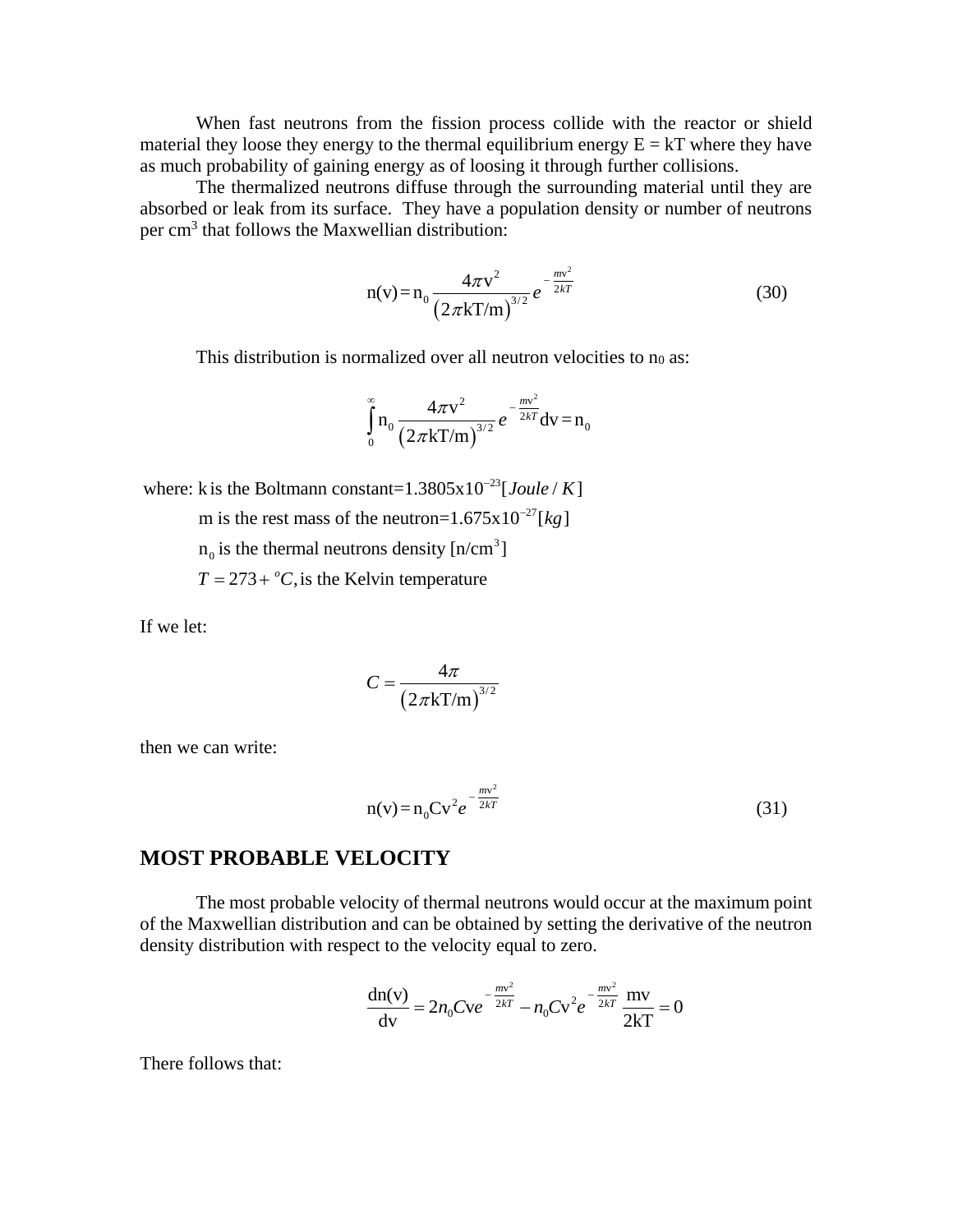$$
\frac{dn(v)}{dv} = 2n_0Cve^{-\frac{mv^2}{2kT}} - n_0Cv^2e^{-\frac{mv^2}{2kT}}\frac{mv}{kT} = 0
$$

The most probable thermal neutron velocity becomes:

$$
v_{mp} = \sqrt{\frac{2kT}{m}}, \forall v \neq 0
$$
 (32)

The neutron kinetic energy corresponding to the most probable velocity is:

$$
E_{mp} = \frac{1}{2} m v_{mp}^2 = \frac{1}{2} m \frac{2kT}{m} = kT
$$
 (33)

Thermal neutrons are also referred to as kT neutrons. It is interesting to note that the thermal neutrons energy is independent of its mass.

The Emp energy is different from the average neutrons kinetic energy which is equal to:

$$
\overline{E} = \frac{3}{2}kT\tag{34}
$$

#### **EXAMPLE 13**

At the most probable velocity the thermal neutrons kinetic energy is:

$$
E_{mp} = kT = 1.38 \times 10^{-16} \frac{erg}{K} \cdot 293 K \frac{1}{1.6 \times 10^{-12}} \frac{eV}{erg}
$$
  
= 252.7125 × 10<sup>-4</sup> eV  
≈ 0.025 eV

Thermal neutrons are also designated as 0.025 eV neutrons.

#### **EXAMPLE 14**

The most probable velocity for neutrons at room temperature or 20  $^{\circ}$ C can be calculated as:

$$
v_{mp} = \sqrt{\frac{2 \times 1.38 \times 10^{-16} \times (273 + 20)}{1.66 \times 10^{-24}}}
$$
  
= 22.0716×10<sup>4</sup>[cm/sec]  
 $\approx$  2,200[m/sec] (35)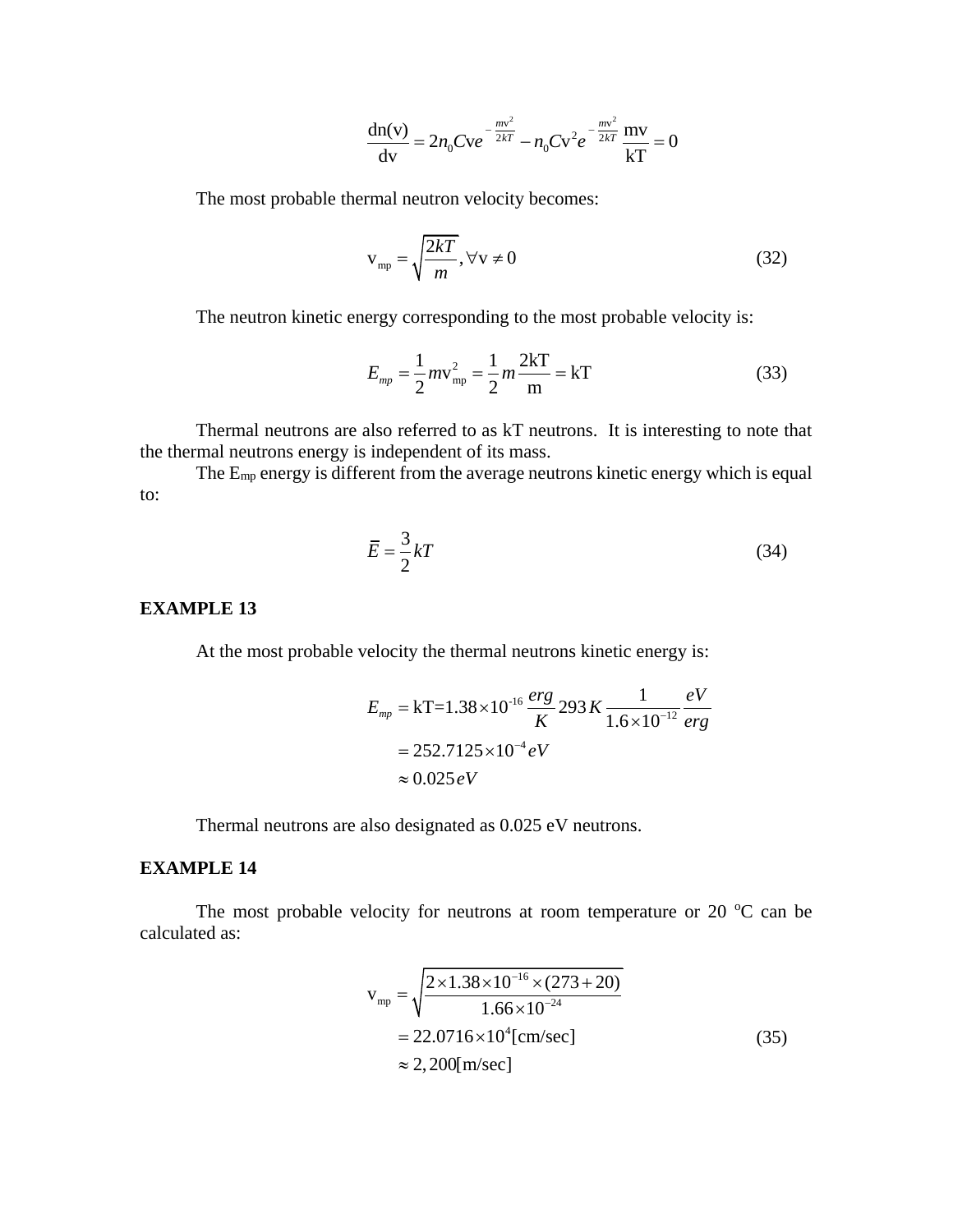Thermal neutrons are also designated as 2,200 m/sec neutrons.

## **MEAN NEUTRON VELOCITY**

The mean, average or mathematical expectation of the thermal neutrons velocity can be estimated from:

$$
\overline{v} = \frac{\int_{0}^{\infty} v \, n(v) dv}{\int_{0}^{\infty} n(v) dv}
$$
\n
$$
= \frac{\int_{0}^{\infty} v \, n_{0} \, \frac{4\pi v^{2}}{(2\pi k \text{T/m})^{3/2}} e^{-\frac{mv^{2}}{2kT}} dv}{\int_{0}^{\infty} n_{0} \, \frac{4\pi v^{2}}{(2\pi k \text{T/m})^{3/2}} e^{-\frac{mv^{2}}{2kT}} dv}
$$
\n
$$
= \frac{\int_{0}^{\infty} v \, n_{0} \, \frac{4\pi v^{2}}{(2\pi k \text{T/m})^{3/2}} e^{-\frac{mv^{2}}{2kT}} dv}{n_{0}}
$$
\n
$$
= \int_{0}^{\infty} \frac{4\pi v^{3}}{(2\pi k \text{T/m})^{3/2}} e^{-\frac{mv^{2}}{2kT}} dv
$$

where we applied the normalization condition for the Maxwellian distribution. To estimate the integral, let us make the change of variables:

$$
u = v2
$$
  

$$
du = 2vdv
$$
  

$$
c = -\frac{m}{2kT}
$$

Thus we can write:

$$
\overline{v} = \int_{0}^{\infty} \frac{4\pi v^{3}}{(2\pi kT/m)^{3/2}} e^{-\frac{mv^{2}}{2kT}} dv
$$

$$
= \frac{2\pi}{(2\pi kT/m)^{3/2}} \int_{0}^{\infty} ue^{-cu} du
$$

$$
= \frac{2\pi}{(2\pi kT/m)^{3/2}} \int_{0}^{\infty} ue^{-cu} du
$$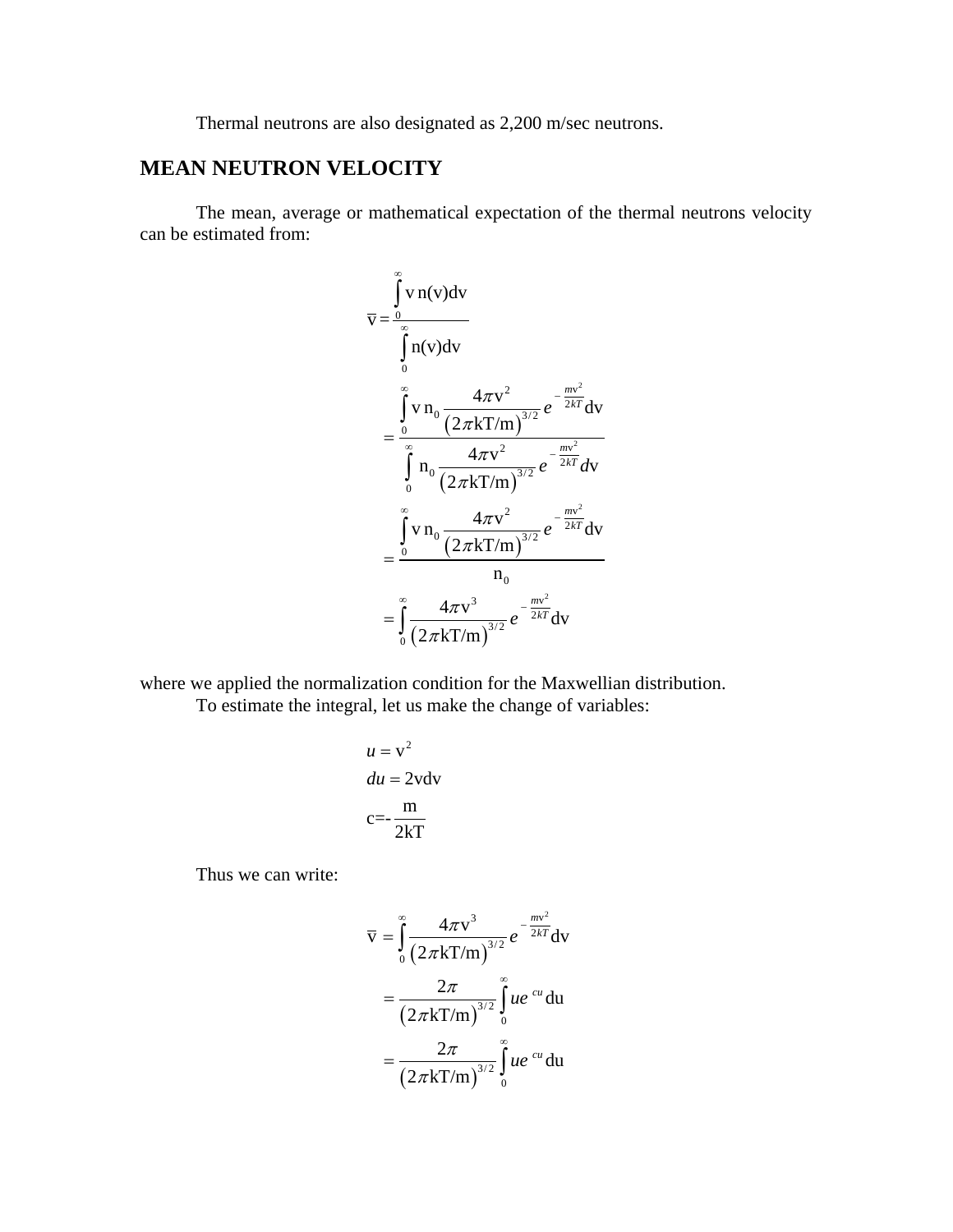Integrating by parts by using the relationship:

$$
\int u dv = uv - \int v du
$$

we get:

$$
\int_{0}^{\infty} ue^{cu} du = \frac{1}{c} \int_{0}^{\infty} u de^{cu}
$$
  
=  $\frac{1}{c} [ue^{cu} - \int_{0}^{\infty} e^{cu} du]$   
=  $\frac{1}{c} [ue^{cu} - \frac{e^{cu}}{c}]_{0}^{\infty}$   
=  $\frac{1}{c} [ue^{-\frac{m}{2kT}u} - \frac{e^{-\frac{m}{2kT}u}}{c}]_{0}^{\infty}$   
=  $\frac{1}{c^{2}}$   
=  $\frac{4k^{2}T^{2}}{m^{2}}$ 

Thus:

$$
\overline{v} = \frac{2\pi}{(2\pi kT/m)^{3/2}} \int_{0}^{\infty} ue^{-cu} du
$$
  
= 
$$
\frac{2\pi}{(2\pi kT/m)^{3/2}} \frac{4k^{2}T^{2}}{m^{2}}
$$
  
= 
$$
\frac{2^{3/2}k^{1/2}T^{1/2}}{\pi^{1/2}m^{1/2}}
$$
  
= 
$$
\sqrt{\frac{8kT}{\pi m}}
$$
 (36)

## **TEMPERATURE CORRECTION**

Most materials in the thermal neutrons region have an absorption cross section that varies inversely with the neutron velocity: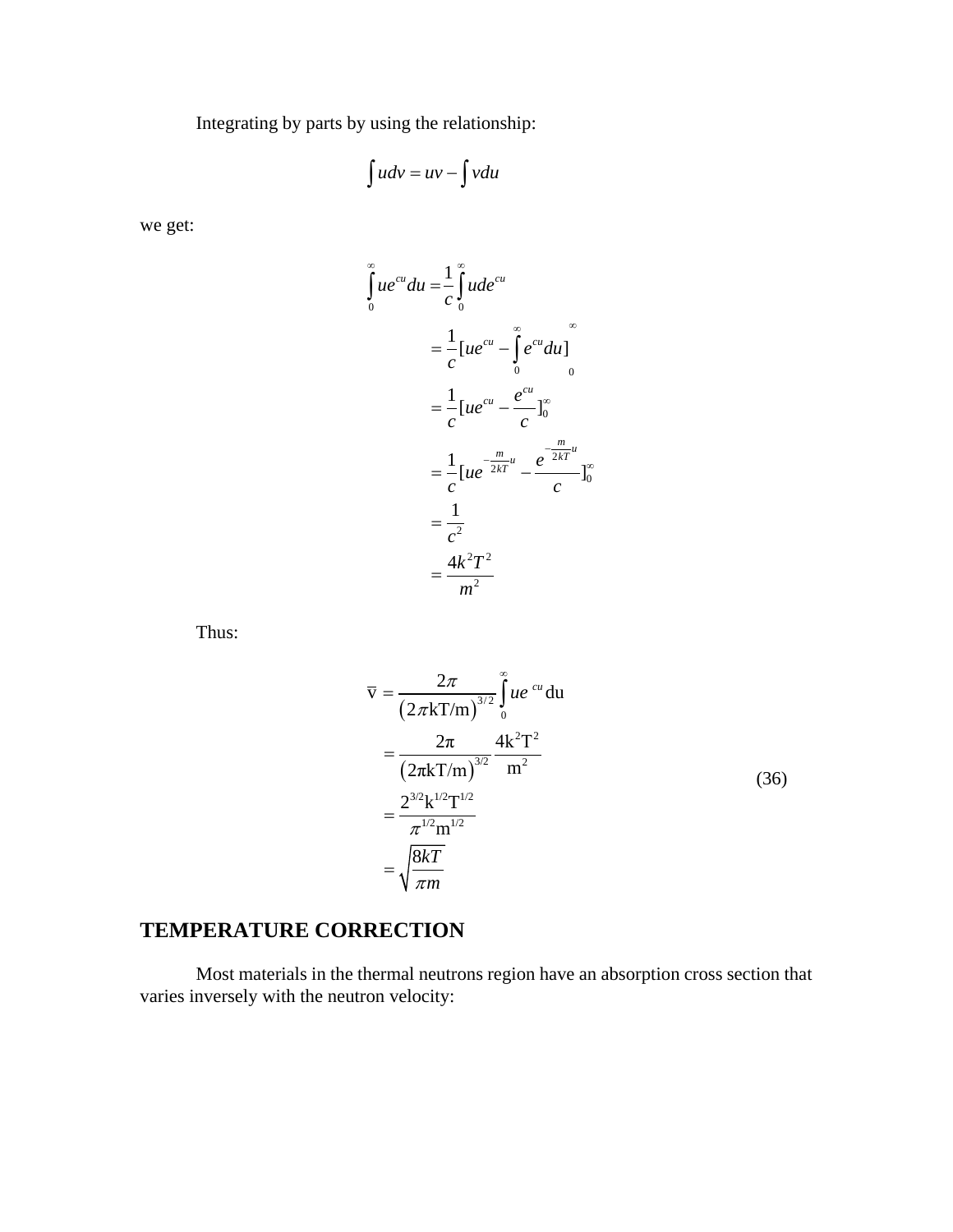$$
\sigma_a \alpha_\ell \frac{1}{v}
$$
  
\n
$$
\alpha_\ell \frac{1}{E^{1/2}}
$$
  
\n
$$
\alpha_\ell \frac{1}{T^{1/2}}
$$
  
\n
$$
E = \frac{1}{2} m v^2 = kT, T = 273 + {^{\circ}C}
$$

since:

Accordingly, we can write for the absorption cross section at any absolute temperature T, in terms of the thermal absorption cross section at  $T = 273 + 20$  °C = 293 Kelvin:

$$
\frac{\sigma_a(T)}{\sigma_a(293)} = \frac{(293)^{1/2}}{T^{1/2}}
$$

From which the temperature corrected absorption cross section becomes:

$$
\sigma_a(T) = \sigma_a(293) \left(\frac{293}{T}\right)^{1/2} \tag{37}
$$

## **MAXWELLIAN AND TEMPERATURE CROSS SECTION CORRECTION**

The ratio of the mean velocity to the most probable velocity is given by:

$$
\frac{\overline{\text{v}}}{\text{v}_{\text{mp}}} = \frac{\sqrt{\frac{8kT}{\pi m}}}{\sqrt{\frac{2kT}{m}}} = \sqrt{\frac{4}{\pi}} = \frac{2}{\sqrt{\pi}} = 1.12838
$$

Thus the average thermal neutron velocity is larger than the most probable velocity. Since the absorption cross section is inversely proportional to the neutron speed, it should also be corrected by the inverse of the ratio of the mean to most probable velocity.

The combined Maxwellian and temperature corrected absorption cross section for a 1/v absorber can thus be written as:

$$
\sigma'_a(T) = \sigma_a(293) \left(\frac{\sqrt{\pi}}{2}\right) \left(\frac{293}{T}\right)^{1/2}
$$
 (38)

**EXAMPLE 15**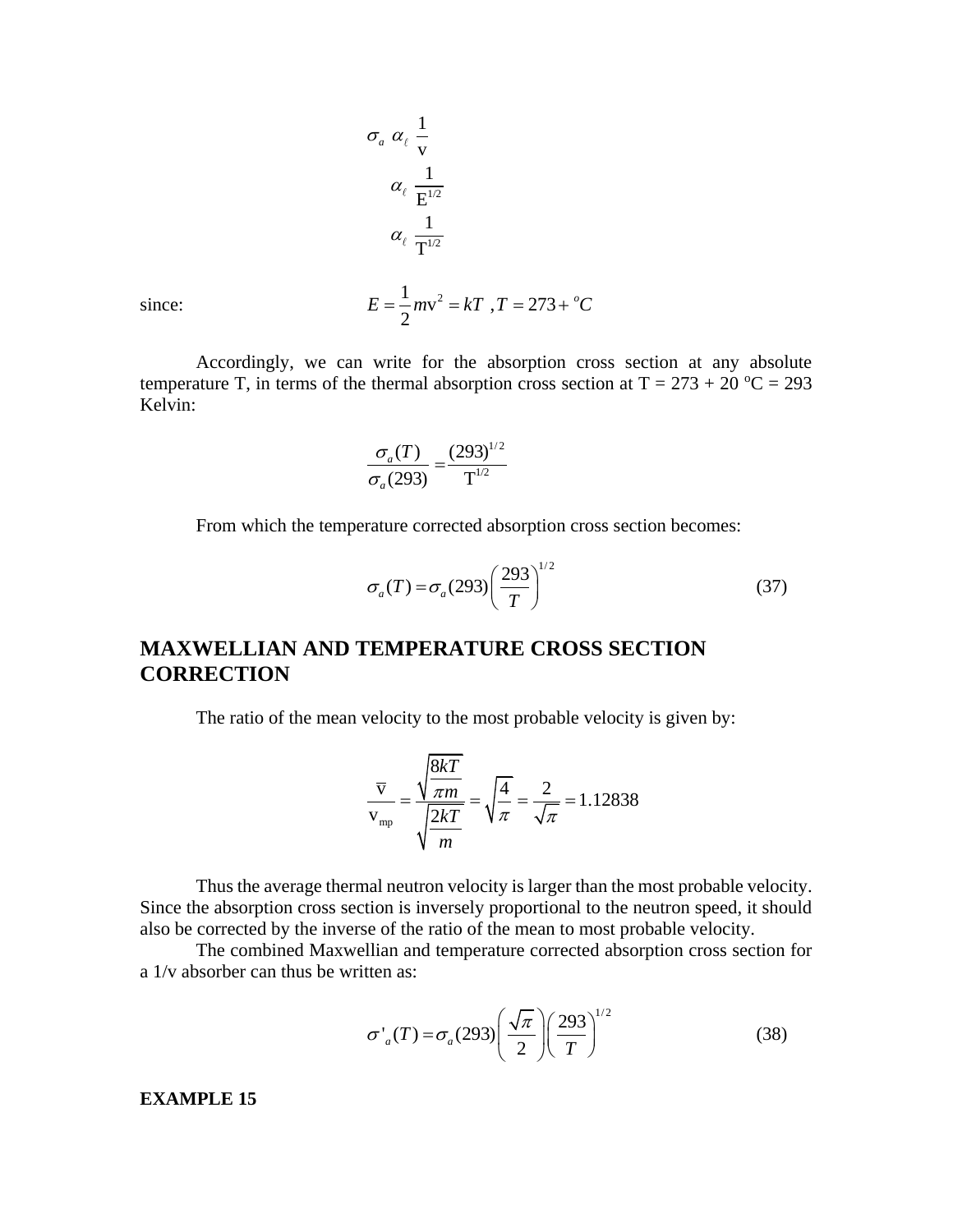The absorption cross sections for the gold isotopes at 0.025 eV are:

$$
\sigma_a^{Au^{197}}(293) = 98.8b
$$

$$
\sigma_a^{Au^{198}}(293) = 26,000.0b
$$

For a foil of gold irradiated in a reactor at a temperature of 50  $^{\circ}$ C:

$$
_{0}n^{1} +_{79}Au^{197} \rightarrow_{79}Au^{198} + \gamma
$$

The Maxwellian and temperature corrected absorption cross sections of the two gold isotopes will be:

$$
\sigma_a^{Au^{197}}(T) = 98.8 \left( \frac{\sqrt{\pi}}{2} \right) \left( \frac{293}{273 + 50} \right)^{1/2}
$$
  
= 98.8 \left( \frac{\sqrt{\pi}}{2} \right) \left( \frac{293}{323} \right)^{1/2}  
= 98.8 \times 0.886227 \times 0.952428  
= 83.394 b  

$$
\sigma_a^{Au^{198}}(T) = \sigma_a^{Au^{197}}(293) \left( \frac{\sqrt{\pi}}{2} \right) \left( \frac{293}{T} \right)^{1/2}
$$
  
= 26,000 × 0.886227 × 0.952428  
= 21,946 b

### **EXERCISE**

1. Compare the area of the nucleus of  $U^{238}$  to its neutron radiative capture at thermal  $(0.025 \text{ eV})$  and fission  $(1.99 \text{ MeV})$  energies.

2. Calculate the macroscopic absorption cross section for natural uranium.

3. Estimate the mean free path for thermal neutrons scattering in beryllium.

4. A stainless steel composition is 69 w/o Fe, 17 w/o chromium, 12 w/o nickel and 2 w/o molybdenum. Calculate its absorption cross section for thermal neutrons.

5. For 2,200 m/sec or thermal neutrons, calculate the following quantities:

- 1. Number densities,
- 2. Total macroscopic cross-sections,
- 3. Total mean free paths,

In the following materials:

- 1. Uranium,
- 2. Beryllium,
- 3. Carbon in the form of *graphite*. (Note that diamonds is a form of carbon with a high density).